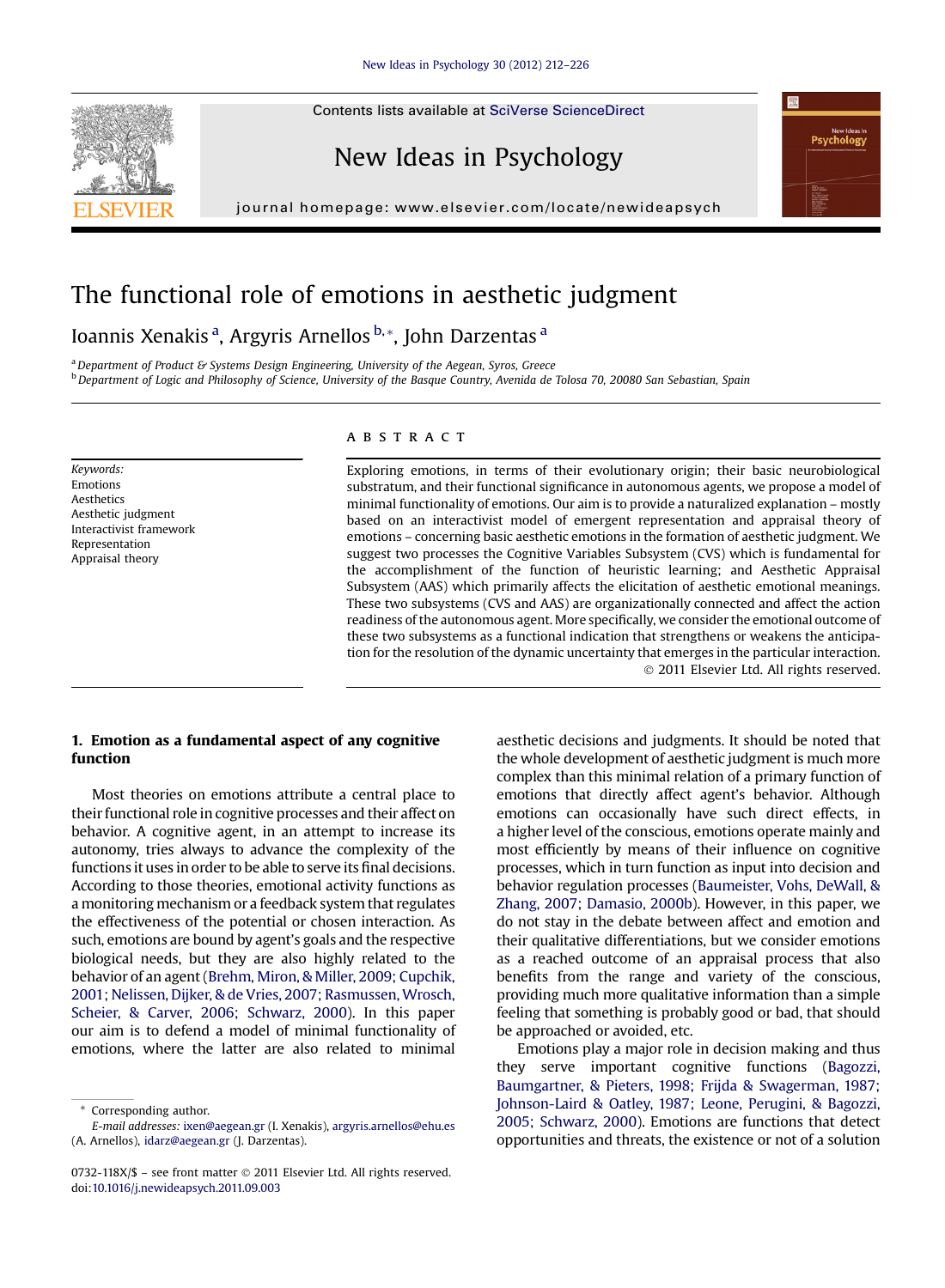and, roughly, they answer to what the system should do in a given interaction. Additionally, they signal the outcomes of the respective appraisal processes to the other functions that control the actions and plans of the cognitive agent. Emotions are implicitly associated to the representations and, in general, to the transformation of the factual knowledge of a cognitive agent. According to [Bagozzi et al. \(1998\)](#page-13-0), "emotions function to produce action in a way promoting the achievement of goals" ([Bagozzi et al., 1998](#page-13-0), p. 2). The relationship between emotions and goals are neither automatic nor direct. Emotions emerge from the prospects for goal success or failure and their intensity is a crucial aspect that influences the potential motivation to pursue that goal. According to [Johnson-Laird and Oatley \(1987\),](#page-14-0) emotions are a "part of a management system to co-ordinate each individual's multiple plans and goals under constraints of time and other limited resources" ([Johnson-Laird & Oatley, 1987,](#page-14-0) p. 31). [Carver \(2001\)](#page-13-0) suggests that positive and negative emotions provide the system with information that is functionally useful for the evaluation of the current condition according to the system's motives and goals.

Hence, emotional activity plays two major roles; firstly, it notifies the agent to move towards the incentives and away from threats and secondly, through the feedback system, it compares and rates signals that correspond to the progress that the cognitive agent is making against a reference rate. It is the error signal of these processes that is manifested as an emotion. If the rate of the signal is either too low or too high, it produces correspondingly a negative or positive affect. In the case of an acceptable rate, no value occurs as an immediate result of the evaluation of the signal. In other words, emotions with a positive value (euphoric) are associated with the attainment of a goal, leading to decisions that allow a cognitive agent to continue with its current plan. In contrast, emotions with negative value (dysphoric) emerge when the cognitive agent has problems with the ongoing plans and fails to achieve the desired goals. Those positive and negative values lead to problem-solving mechanisms which reconsider the existing goal structures in order to reconstruct new plans ([Bagozzi et al., 1998\)](#page-13-0). In general, the cognitive agent evokes or/and adopts an emotion at a significant juncture of its action plan, when there is a change in the conscious or/and the unconscious evaluation of the possible success of a plan [\(Johnson-Laird & Oatley,](#page-14-0) [1987](#page-14-0)). According to [Pugh \(1979\)](#page-14-0) and from a theoretical decision-theory perspective, emotions must be classified as values. Specifically, Pugh states that "They are valuative (i.e., scalar) quantities that are associated with "outcomes" for the purpose of guiding a decision process" [\(Pugh, 1979,](#page-14-0) p. 61).

Moreover, it seems that there is a strong relation between memory and emotions. Memories from past emotional experiences allow the cognitive agent to navigate between complex webs of choices. Whether an agent seeks out or avoids specific experiences is partly determined by its memories, and specifically, by how pleasant or unpleasant have similar experiences affected the agent in the past. They generally tend to recall emotional states that are congruent rather than incongruent with their current feelings. Moreover, a cognitive agent is motivated to anticipate positive versus negative stimuli. All decisions of an agent involve predictions of future emotions that are anticipated to bemore

positively valued than those that the agent is already experiencing ([Lench & Levine, 2010; Schwarz, 2000\)](#page-14-0). According to [Baumeister et al. \(2007\)](#page-13-0), cognitive agents learn to anticipate emotional outcomes and behave so as to pursue the emotions they prefer. Additionally, according to [Schmidt, Patnaik, and](#page-14-0) [Kensinger \(2011\)](#page-14-0), although it is evident that emotion can enhance the ability to remember that a specific event has occurred, the memory of that event often involves more than simply remembering its occurrence. This memory includes not only the "what" but also the "where" and the "when" of the respective experience ([Clayton & Dickinson, 1998](#page-13-0)).

Agents respond to objects and make judgments about them, according to their emotional states which arise from their interaction with them [\(Schwarz, 2000](#page-14-0)). Generally, a positive or a negative emotion, such as pleasure or pain, plays a major role in the survival of an agent. Pleasure and pain are not properties of the environment. Our brain generates pleasant or unpleasant emotions in response to those aspects of the environment that were respectively a consistent benefit or threat to gene survival [\(Johnston,](#page-14-0) [2003\)](#page-14-0). Emotional functions lead individuals to avoid situations that will be harmful to their stability. [Johnston \(2003\)](#page-14-0) suggests an alternative context that will help us understand the functional role of emotions. He actually states that: ". if sensations are considered to be properties that exist in the external world then conscious experiences are reduced to nonfunctional epiphenomena. But if the external world is viewed as pitch dark, silent, tasteless, and odorless, then our evolved sensations acquire a whole new function" [\(Johnston,](#page-14-0) [2003,](#page-14-0) p.174). In other words, the results of an observation do not refer directly to objects in the external world, but instead, they are the results of recurrent cognitive functions in the structural coupling between the cognitive agent and the environment [\(Arnellos, Spyrou, & Darzentas, 2010](#page-13-0)).

In this evolutionary perspective, the relation between the emergent conscious experiences and gene survival has already been established by natural selection. In the naturalized perspective of the interactivist model, as introduced by [Bickhard \(2000a, 2009a\)](#page-13-0), the cognitive agent, in its interactive flow, is continuously prepared for further interactive processes, and at the same time, he has the ability to detect when those preparations will fail to be prepared for the actual course of interaction. Learning introduces variation, when things are not going well or stability, when they are proceeding according to the anticipation of the preparation process. Although these preparations constitute the indications of interactive potentiality they would not support clear and dynamically well-organized anticipations of such potentiality. Learning is the only process that could probably regulate the effectiveness of such uncertainty.

However, the cognitive agent could develop ways of dealing with several uncertain situations, which are not always identical to situations that the system usually interacts with. In such cases, and according to Bickhard, positive and negative emotions are aroused when the cognitive agent tries to resolve this interactive uncertainty. A positive emotion is elicited from a simple mode of successful interaction, when there is a strong anticipation for the resolution of a particular uncertainty, and where the respective interaction results in the elimination of that uncertainty. Correspondingly, the interaction that results in greater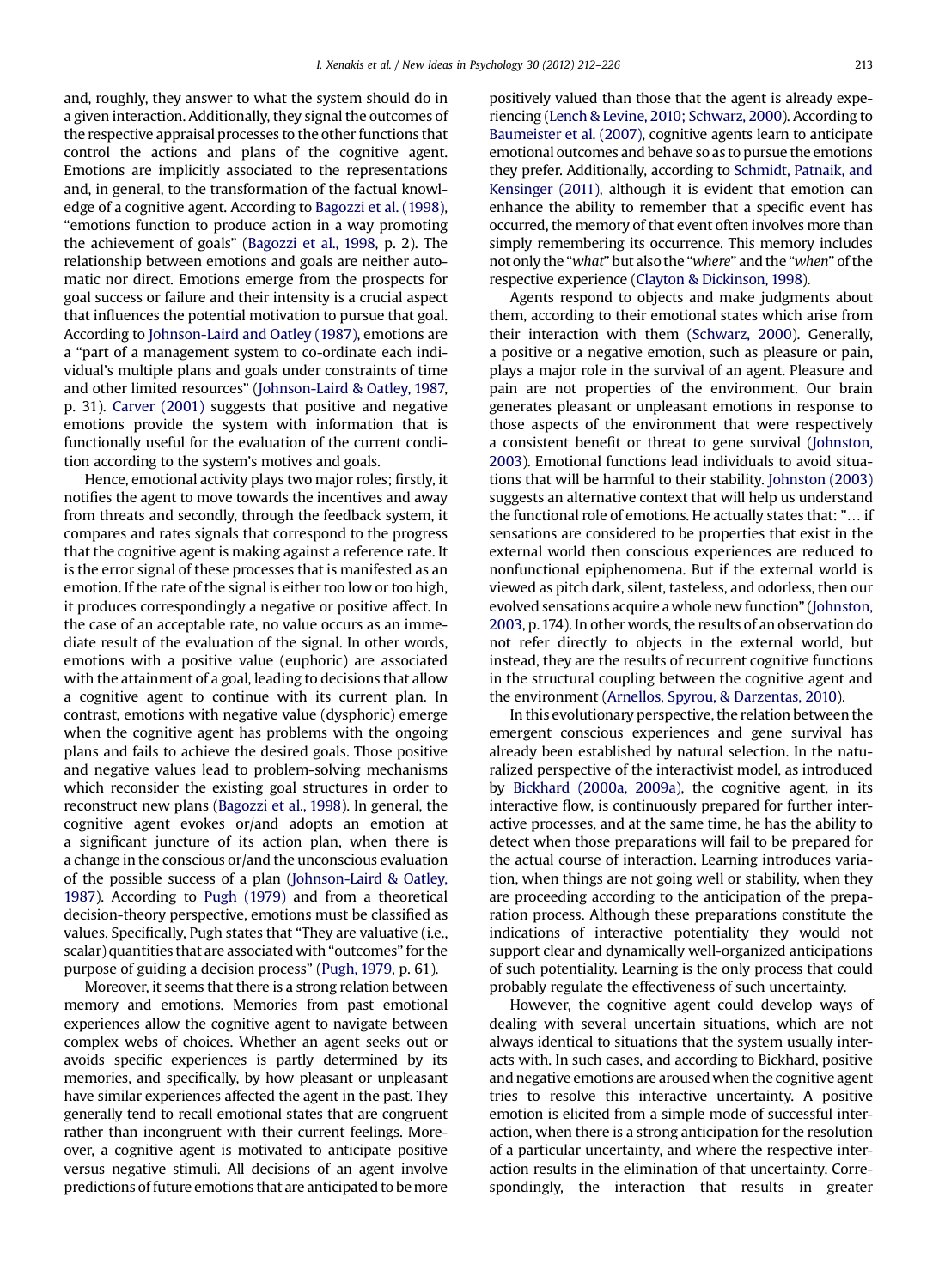uncertainty regarding the way of dealing with a particular uncertain situation will yield a negative emotion. Thus, for Bickhard, dynamic uncertainty with a graded anticipation of resolution is the model for emotions.

# 1.1. Emotions of pleasure and aesthetic judgment

From another perspective, aesthetic theory has proposed that basic emotional states of pleasure and pain play a main functional role in the formation of agent's aesthetic judgment ([Guyer, 2003, 2008; Matravers &](#page-14-0) [Levinson, 2005a, 2005b; Ginsborg, 2003; Iseminger,](#page-14-0) [2003; Matravers, 2003; Cupchik, 1995; Kant, 1914\)](#page-14-0).

Kant'[s \(2002\)](#page-14-0) Critique of the power of judgment has many admirers and has influenced practically every study, philosophical or not, which attempts to explain the aesthetic experience, aesthetic judgment and beauty. For Kant, aesthetic judgments can be either sensory or reflecting. Sensory aesthetic judgments are based on our feelings and reflecting aesthetic judgments are judgments of beauty and judgments of the *sublime* [\(Wicks, 2007\)](#page-14-0). Specifically when the agent reflects on an object or an action, such reflection leads to a judgment of beauty when the agent's two faculties, imagination and understanding, are brought into harmony with one another. This free play of the two faculties elicits a disinterested feeling of pleasure, disinterested because the emotional outcome is disconnected from any desire or purpose for the object or for what it may represent ([Cannon, 2008](#page-13-0)). An object is beautiful (or pleases the senses) only when it is represented by an entirely disinterested satisfaction or dissatisfaction. According to Kant, disinterestedness is a basic criterion for an aesthetic judgment. The emotional factor seems so strong in aesthetic experience that it leaves no room for any cognitive, and thus no logical, judgment. Every interest, Kant claims, spoils the judgment of taste and as such every judgment of taste cannot be determined by any representation of an objective purpose.

For Kant, when representations are related to feelings of pleasure or displeasure, judgments are subjective and they relate entirely to the agent's personal feelings of the self through such emotional experiences. This emotional activity "grounds an entirely special faculty for discriminating and judging that contributes nothing to cognition but only holds the given representation in the subject up to the entire faculty of representation, of which the mind becomes conscious in the feeling of its state" [\(Kant, 2002,](#page-14-0) p. 90).

The second aesthetic concept, which is also related with reflecting aesthetic judgments, is the sublime. The ground of the sublime is also in the agent's mind and it is also characterized by dissatisfaction. Beauty, according to [Kant](#page-14-0) [\(2002\)](#page-14-0), is about representations of perceivable forms of actual objects, and sublimity is about representations of ideas of reason, which cannot be contained in any perceivable form.

However, in the Kantian approach, what constitutes the feeling of pleasure in the context of judgment is phenomenologically opaque ([Cannon, 2008\)](#page-13-0) and the inner process that produces those aesthetic feelings is still unchallenged. Additionally, the problem of intentionality in aesthetic experience raises several philosophical questions about

Kant's claim for disinterestedness in aesthetic experience discouraging a serious consideration of his theory ([Allison,](#page-13-0) [2001; Guyer, 1978; Lorand, 1994; Weber & Valera, 2002](#page-13-0)). The whole development of Kant's Critique of the power of Judgement is about teleological explanations that touch intrinsic and not relative purposiveness in the cognitive agent's actions ([Weber & Valera, 2002\)](#page-14-0) as the modern understanding of complex systems demands.

Our aim in this paper is to explore the functional significance of aesthetic emotions apart from those philosophical explanations and abstract philosophical terms like beauty, sublime, imagination etc. As [Weber and Valera](#page-14-0) [\(2002\)](#page-14-0) claim, those teleological descriptions can be possibly naturalized only by accepting that "organisms are subjects having purposes according to values encountered in the making of their living" ([Weber & Valera, 2002](#page-14-0), p. 102). In other words, there is a great necessity for explanations based on the naturalized concept of normative functionality in order to illuminate the mystery of aesthetic behavior.

Therefore, in this paper, we suggest a minimal model of aesthetic judgment proposing a systemically and organizationally causal connection between aesthetic judgment and the respective emotional values (positive or negative, i.e. pleasure or pain), as these emerge through the interaction of the cognitive agent with its environment. In the suggested model, aesthetic emotions are considered as functions that serve an evaluation mechanism, as the cognitive agent tries to resolve the interactive uncertainty in a given interaction. As such aesthetics for the proposed model are an amalgam of intentional cognitive and emotional processes that function in order to evaluate agent's interactive potentialities. Our aim in this paper is to defend a naturalized explanation about the process by which the elicitation of basic aesthetic emotions of pleasure and pain affect the development of the aesthetic judgment.

Moreover, the construction of the proposed model cannot be based on etiological descriptions that are usually offered in literature when studies tend to measure the phenomenon of aesthetic experience. Etiological models are not adequate in capturing the naturalistic emergence of functions and of their respective representations. In general, they are causally epiphenomenal, hence, naturalism fails [\(Bickhard, 2004](#page-13-0)). Particularly, as Johnston notes about the causal functional role of emotions:

"...natural selection "cannot see" such internal subjective feelings, but it can see their causal consequences. The downward causation of emergent properties is real and indisputable. ...our emergent feelings appear to play a causal role in learning and reasoning." [\(Johnston,](#page-14-0) [2003](#page-14-0), p. 175).

On the contrary, naturalization requires the justification of an explanation based on facts, i.e. based on natural relations and interactions. It is primarily an attempt to look inside the system under consideration and try to understand and explain how it works. This seems to be the most valid strategy for naturalism, as in this case the respective explanations can be objectively verified. Lately, there is a strong emphasis on the fact that autonomy holds the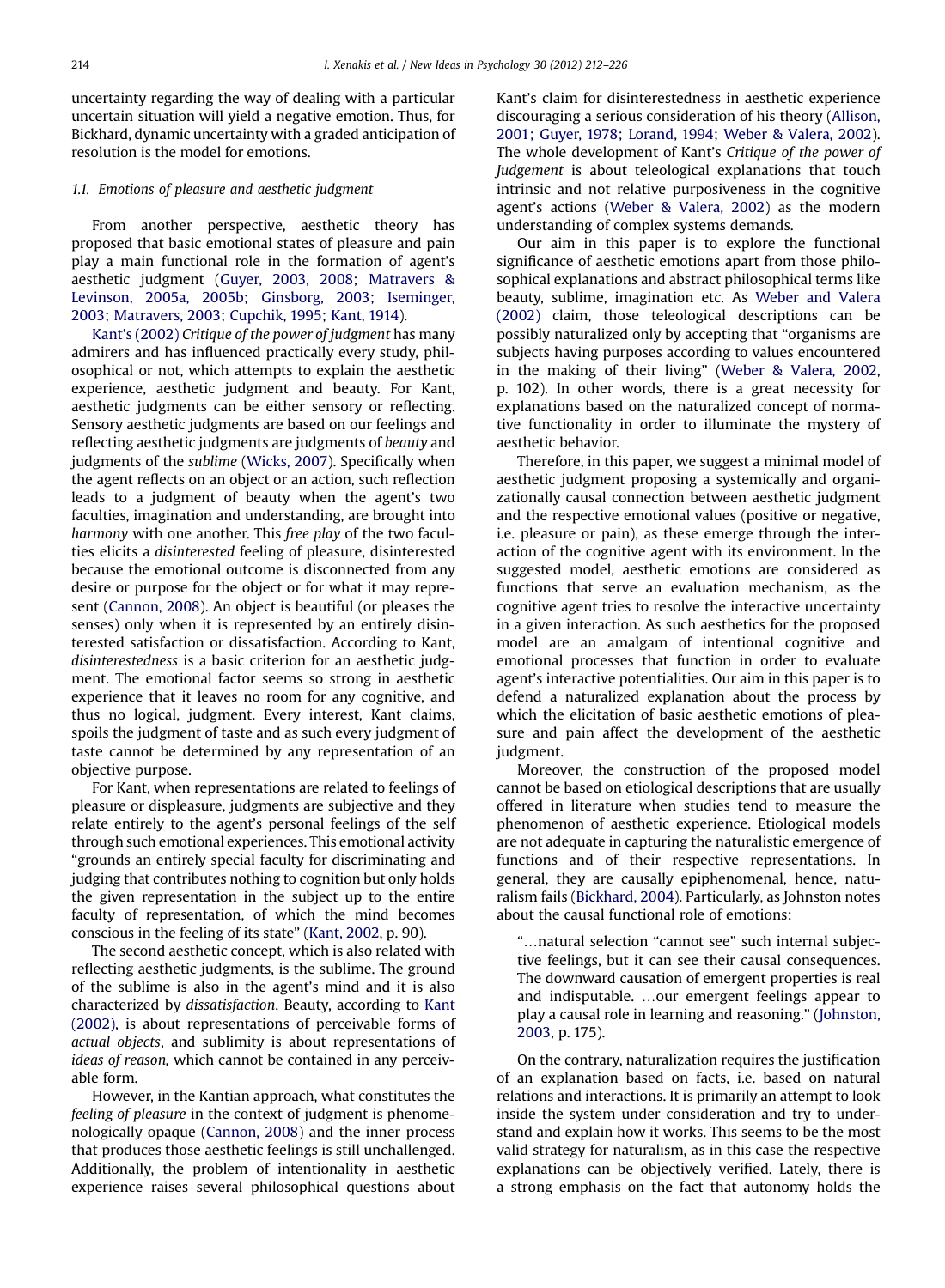<span id="page-3-0"></span>primary role in the establishment of a naturalistic framework for the analysis, explanation and modeling of the emergence and further development of meaning in a cognitive system - the emergence and development of autonomous agents ([Arnellos et al., 2010; Bickhard, 2000b;](#page-13-0) [Collier, 1999; Moreno, Etxeberria, & Umerez, 2008; Ruiz-](#page-13-0)[Mirazo & Moreno, 2000](#page-13-0)).

Therefore, in order to construct a naturalized explanation, which strengthens the functional role of emotions in aesthetic judgment,<sup>1</sup> we suggest that a naturalistic and interactive model of representation and motivation in autonomous agents should be used as a canvas to model the elicitation of aesthetic emotions. We need a dynamic interactive model that considers living autonomous systems as complex, dynamic, open systems with multiple emergent properties, such as representation, motivation, learning and emotions. The important aspects of this model, which are also relevant to our goal, are described in detail in Section 2. Additionally in Section [3](#page-4-0) we attempt to combine findings from the field of neurology regarding the complex process of aesthetic experience with the interactive model of representation, providing a deeper understanding of the mental processes that lead to aesthetic meaning. Finally in Section [4](#page-7-0) using appraisal theory of emotions as a vehicle we suggest a functional model which attempts a better description of the development, the dynamic relation and the role of the emotional activity in the whole formation of aesthetic meaning and judgment.

# 2. Action selection in (living) autonomous agents

As previously stated, emotional activity plays a major role in the agent's decisions in a given interaction. However, an interactive model which explains the normative phenomena emerging during the (inter)action selection will be needed. This model could be used as a canvas in order to explore the functional role of emotions in aesthetic decisions. The interactivist model, as introduced by [Bickhard \(2000a, 2009a\),](#page-13-0) provides the right functionality for this purpose. In this section, we briefly describe the main features of this model such as emergent representation, motivation, and learning, which are current in the interactive system ontology.

Every autonomous agent interacts continuously with the environment in order to determine the appropriate conditions for the success of its functional processes ([Arnellos et al., 2010](#page-13-0)). This illustrates a fundamental fact about autonomous systems: they are open to their environments as a matter of their ontological necessity ([Bickhard, 2004](#page-13-0)), which means, given the need for selfmaintenance, an agent has access to functional inner systems that enable him to represent the environmental conditions and detect for possible failures of those conditions. This is functionally useful to the agent in order to serve its primary goal, i.e. to maintain its autonomy in the course of interactions. Specifically, an autonomous agent needs to exhibit a kind of functionality that will at least maintain and enhance its autonomy. This requires conditions of process and interaction closure such as the ones in which functional meaning emerges by selecting the function that will achieve closure while the agent interacts with the environment. This implies a conceptual as well as a practical interdependence between autonomy, functionality, intentionality and meaning (see [Collier, 1999](#page-13-0) and [Arnellos et al., 2010](#page-13-0), for extended explanations), but it does not, in any way, imply that the goal of self-maintenance should be explicitly represented in the autonomous agent.

[Bickhard \(1997a\)](#page-13-0) argues that such an autonomous system should have a way to differentiate between environmental conditions, and should enable a switching mechanism in order to choose among the appropriate internal functional processes that it will use in a given interaction. Such differentiations functionally indicate that some type of interaction is available in the specific environment and hence, they implicitly presuppose that the environment exhibits the appropriate conditions for the success of the indicated interaction ([Arnellos et al., 2010](#page-13-0)). As such, these differentiations are the basis for setting up indications of further interactive potentialities [\(Bickhard,](#page-13-0) [2004](#page-13-0)). According to Bickhard, all those conditions that are internal or external to the agent constitute the dynamic presuppositions of interaction. Dynamic presuppositions can be true or false and the interaction will succeed or fail, respectively ([Bickhard, 2003, 2004](#page-13-0)).

These differentiated indications constitute emergent representations and the complex web of those indications can form the representations of such objects. These presuppositions constitute the representational content of the agent with respect to the differentiated environment ([Arnellos et al., 2010](#page-13-0)). Through this process of dynamic representation the agent is able to carry out the fundamental actions of distinction and observation. In other words the cognitive agent has evolved a capacity to make distinctions based on historically evolved habits and actions according to his dynamic architecture and organization. Moreover, the agent has the ability to detect all those distinctions thus providing a feedback for his progress in the course of interaction [\(Hoffmeyer, 1998; Pugh,](#page-14-0) [1979](#page-14-0)). The process of detection refers to observation by means that the cognitive agent integrates itself into its own self-maintaining loop. From the cognitive agent's perspective, only actions which feed back to the agent's sensor systems can be detected. The agent cannot observe any other action, which simply disappears in the environment. Thus, as [Porr and Wörgötter \(2005\)](#page-14-0) claim, "there is no other chance for the organism as to analyze its inputs, as this is the only aspect that the organism is able to observe. Even its own actions are only observable through its inputs" ([Porr & Wörgötter, 2005](#page-14-0), p.109). Hence, and in that way, the cognitive agent itself has the ability to observe its own boundaries in a self-referential loop in which it refers back to himself the result of its own actions. This makes the

 $1$  Aesthetic judgment is a higher-order agential activity combining several cognitive and emotional processes in which the cognitive agent should engage in order to accomplish the ideally ultimate aesthetic verdict. In this paper aesthetic judgment depicts fundamental emotional tensions, decisions and preferences of the agent in the interaction process. Those fundamental emotional actions are closer to what we mean by the notion of aesthetic preference. However, we will keep the term 'aesthetic judgment' for purposes of compatibility with the cognitive and philosophical approaches in the current literature of aesthetics.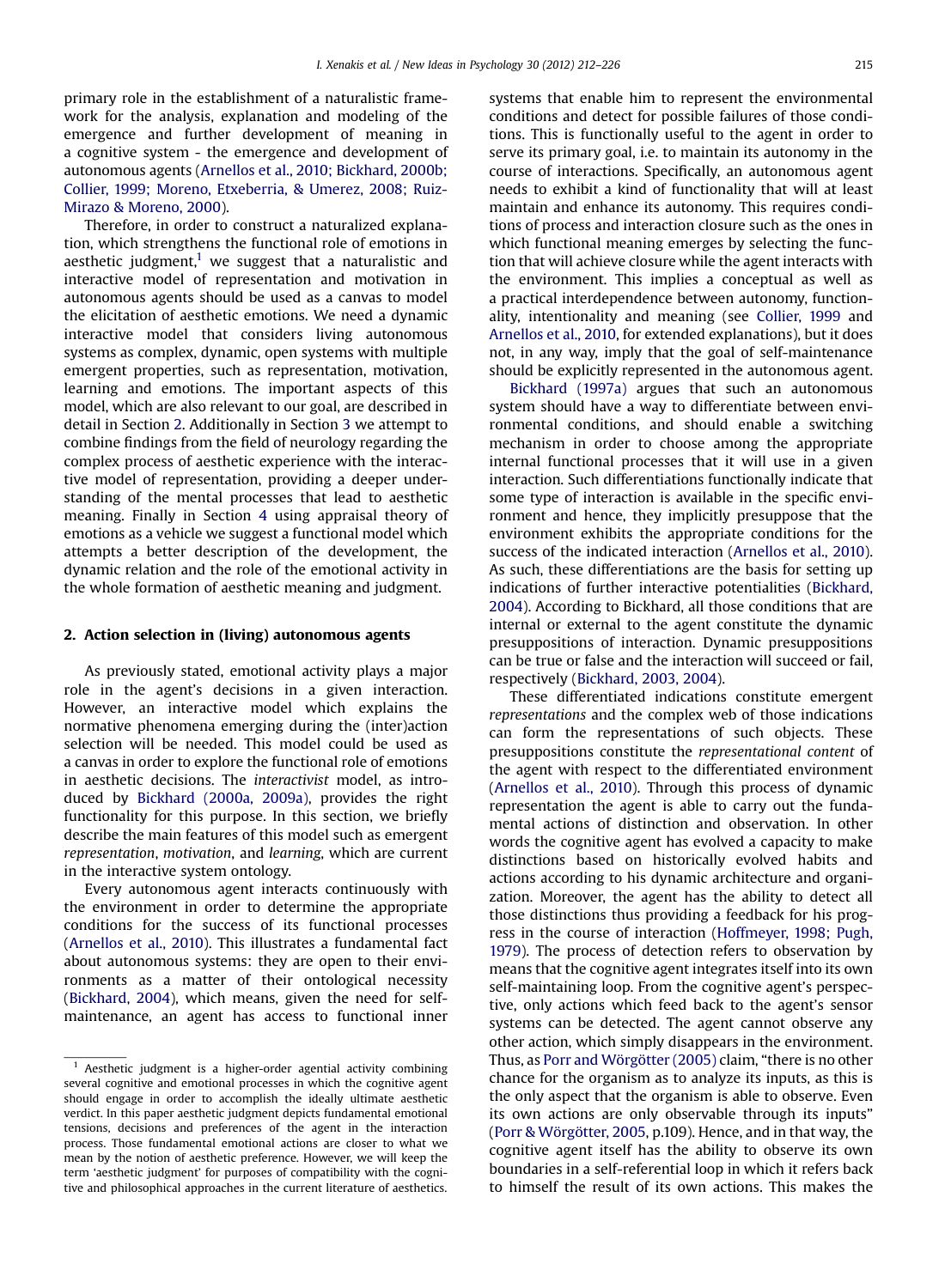<span id="page-4-0"></span>agent a self-referential system, providing him with the ability to create new distinctions (actions) based on previous ones, to judge its distinctions, and to increase its complexity by creating new meanings in order to interact [\(Arnellos, Spyrou, & Darzentas, 2007](#page-13-0)). Summarizing, in general, a cognitive agent should have the requisite variety (e.g. an adaptive anticipatory system that acts before learning) to react against the signal, which initiates a deviation from the desired state in its feedback system and learn forward models of its own reflex-loops ([Porr &](#page-14-0) [Wörgötter, 2005\)](#page-14-0).

If representation is a fundamental aspect of an interactive system ontology, then another equally important aspect of the same ontology is motivation. Living systems, however, as far-from-equilibrium and self-referential systems must always be in interaction with their environment in order to maintain their far-from-equilibrium conditions. According to Bickhard's claim, the major question concerning the significance of motivation must be: 'what makes an organism do one thing rather than another in the course of further interactive activity?' [\(Bickhard,](#page-13-0) [2000a, 2003; Reeve, 2008\)](#page-13-0). This is the problem of interaction selection. Motivation is responsible for the function of selecting the processes and representation is responsible for the anticipation in the service of such selection. Both representation and motivation are aspects of a more fundamental form of process in certain far-fromequilibrium systems [\(Bickhard, 2003](#page-13-0)).

Learning and development is another fundamental aspect of choosing the appropriate interaction with respect to the current condition of the agent. Learning is a constructive process which introduces destabilization when the system fails to anticipate or stability when the system acts according to the set up of the next interactive process, which means that anticipation is successful. An autonomous system tends to stabilize on interaction process and proceed successfully according to its anticipation and to its goals. According to [Bickhard and Campbell](#page-13-0) [\(1996\),](#page-13-0) learning has a heuristic character in which the system can profit from past successes and failures. The successful outcome of a previous interaction will be functionally useful in an attempt of solving a new problem. This process presupposes a location where the old problem representations and solutions are stored and some way for the system to be able to locate these and/or the adjacent ones which may probably be useful to manage the representations of the new problem. Such a configuration of information constitutes a topology. Therefore, heuristic learning and development require functional topologies, as well as the ability to construct new topologies.

Summarizing, any complex autonomous agent needs to solve the problem of choosing the appropriate action. Action selection is the fundamental problem of what the agent must do in its next steps. Many potential interactions can be indicated in association with the internal outcomes of those interactions. All those internal outcomes pertaining to what can be expected by the cognitive agent play a major role in interaction selection. Representation emerged naturally in the evolution of interactive systems as a solution to the problem of interaction selection and as such, it functions as an aspect of indicating further interactive potentialities. The indication of an interactive potentiality will be conditional on system's motives and on all those outcomes of particular prior interactions [\(Bickhard, 2000a\)](#page-13-0). Those functions provide the system with the appropriate conditions in order to anticipate its future courses of interaction. In general "an interactive system will be continuously interacting and continuously preparing itself for further interaction on the basis of prior interactive flow" [\(Bickhard, 2000a](#page-13-0), p. 2) (see [Scheme 1\)](#page-5-0).

The next section is a first step to combine the findings of the neurological perspective regarding the complex process of aesthetic experience with the interactive model of representation. In this combination, we focus on the process of aesthetic meaning. Particularly, aiming at a naturalized model of the elicitation of aesthetic emotions, the neurological evidences that are considered to be in accordance with Bickhard's interactive model of representation will offer a better understanding about the functions that take place in the formation of aesthetic judgment (meaning/preference).

# 3. Aesthetic meaning: a neurological perspective

# 3.1. Neurological explanations regarding the aesthetic experience

When it comes to the study of aesthetic perception, contemporary neuroaesthetics combines senses, science and the experience of beauty in neural systems that determine pleasure. Additionally, they study the way information from the senses becomes meaningful in the brain and the way emotion governs the experience of both life and art ([Barry, 2006](#page-13-0)). As the work of many researchers in neurology shows, aesthetic appreciation can now be considered as a neurological function based on evolutionary cognitive development. Also, and according to Barry, the fundamental function of our cognitive development, the perceptual function, "...derives primarily from an interaction with the environment and thereafter develops according to accumulating knowledge and emotional influence and memory" ([Barry, 2006](#page-13-0), p. 137). In that sense, what we perceive as pleasurable is based on recognizable patterns linked to survival mechanisms. Hence our aesthetic response may also be considered as a result of utilizing those basic emotional mechanisms.

On the same track, [Ramachandran \(2003\)](#page-14-0) argues that the solution of the fundamental aesthetic problem (i.e. what is the origin of aesthetics and what is an aesthetic judgment) lies in a better understanding of the connections between the visual centers in the brain, the emotional  $limbic<sup>2</sup>$  structures and the internal logic, which drives

<sup>&</sup>lt;sup>2</sup> The limbic system is a complex structure of nerves and networks in the brain, involving several areas near the edge of the cortex concerned with instinct and mood. This area of the brain is intricately involved in motivation and basic emotions like fear, pleasure, or anger and drives hunger, sex, dominance, care of offspring. Also the limbic system receives incoming sensory stimulation (sights, smells, tastes) that activate rather automatic emotional reactions. [\(Fellous, Armony, & LeDoux, 2003; Reeve,](#page-14-0) [2008\)](#page-14-0). However, the limbic system anatomical concept and the limbic system theory of emotion are both problematic ([LeDoux, 2000\)](#page-14-0).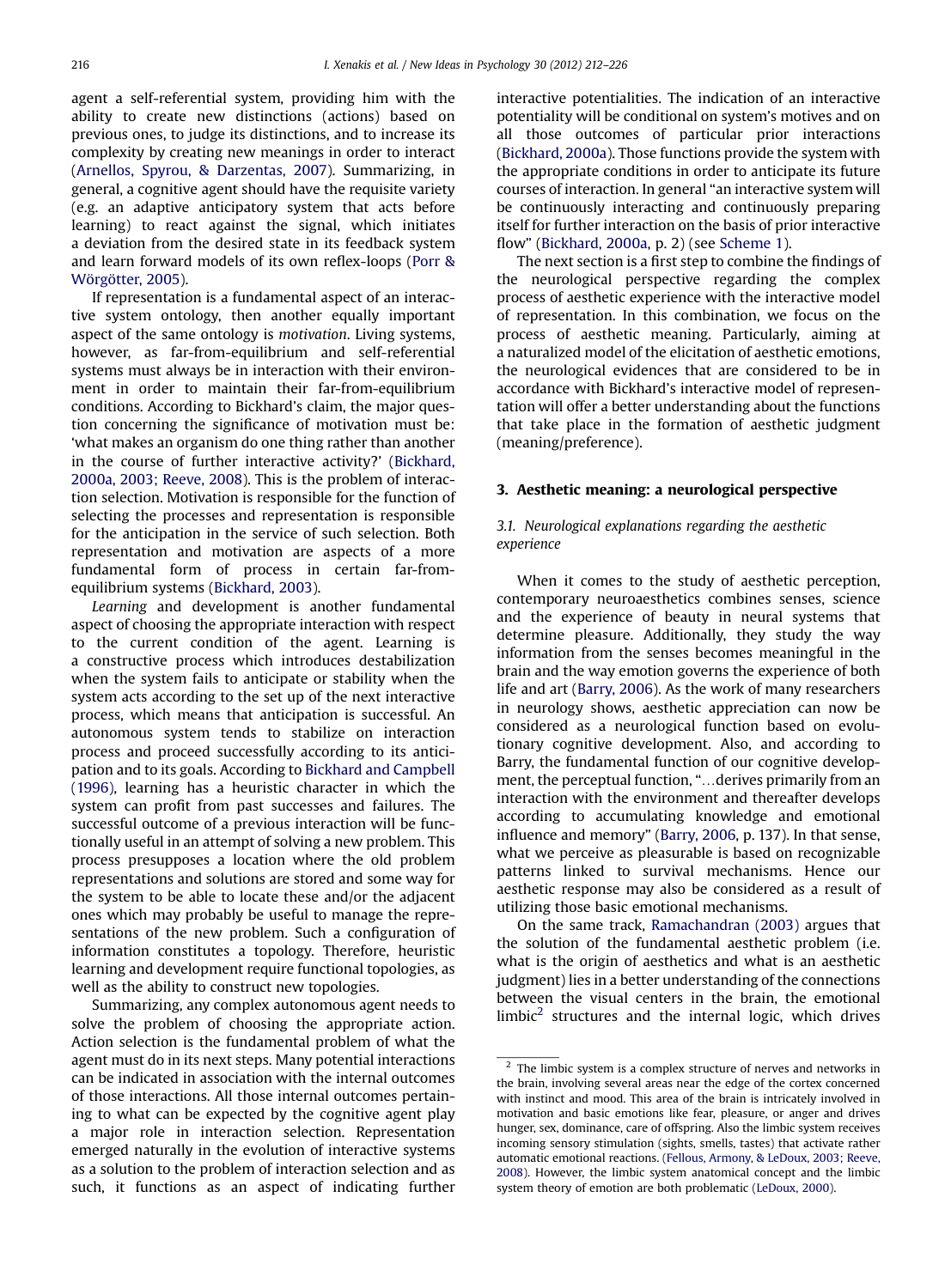<span id="page-5-0"></span>

Scheme 1. An attempt to depict the dynamic functions of emergent representation and of the general learning process, which are playing a primary role in the synthesis of Bickhard's Interactivist model.

them. The visual system functions by generating visual images. Through its 32 subsystems, and as a part of a larger network of systems, the visual system interacts by the use of neural images. Particularly, [Ramachandran and Hirstein](#page-14-0) [\(1999\)](#page-14-0) claim that when the cognitive agent stares at any object, the image is extracted by the 'early' visual areas and sent to an area of the brain (inferotemporal cortex) which is specialized in detecting faces and other objects. When "the object has been recognized, its emotional significance is gauged by the amygdala at the pole of the temporal lobe and if it is important the message is relayed to the autonomic nervous system (via the hypothalamus) so that you prepare to fight, flee, or mate" [\(Ramachandran & Hirstein,](#page-14-0) [1999](#page-14-0), p.32). According to them, the image produces a limbic (emotional) activation, which is mostly unconscious. Hence, for Ramachandran and Hirstein, aesthetic responses may similarly be only partly available to conscious experience.

Stimulation studies show that mental images, thoughts and feelings, as well as visceromotor and hormonal responses, are produced by the amygdala $3$  in the limbic system. However, amygdala processes might still precede any conscious evaluation ([van Reekum & Scherer, 1997](#page-14-0)), which does not pertain to aesthetics, since from another perspective, [Damasio \(1995\)](#page-13-0) argues that there might be the case that the frontal lobe influences the development of affective responses, which are suited to a new interactive situation. Patients with damage in this area, even though they have stable representations or factual knowledge of future outcomes (i.e. anticipation), they lack the capacity to mark a positive or a negative value regarding those outcomes, which in turn results in the inability to reject or accept a future outcome. If these allegations could be empirically confirmed, then, as [van Reekum and Scherer](#page-14-0) [\(1997\)](#page-14-0) specifically state, "the frontal lobe can be considered as a crucial relay station in emotion-related processing in the sense of affectively priming conceptual processes" ([van Reekum & Scherer, 1997,](#page-14-0) p. 276). This shows that not only the amygdala, or the limbic system in general, is responsible for the evocation of emotional responses related to aesthetic appreciation. Additionally, [Jacobsen,](#page-14-0) [Schubotz, Höfel, and Cramon \(2006\)](#page-14-0) argue that aesthetic judgments produce activations in the brain located in the medial wall and bilateral ventral prefrontal cortex, regions which have been previously reported for social or moral evaluative judgments on persons and actions. They also mention the fact that aesthetic judgments are also engaged in the left temporal pole and the temporoparietal junction. However, when the participants in an experiment judged a pattern to be beautiful or not, it appears that not only brain areas dominant in aesthetic judgments are engaged, but there is also the specific engagement of another area, which has a fundamental role in the processing of more logical judgments, such as symmetry for example.

Those studies show that aesthetic emotional states engage more than one brain area and do not exhibit a serial pattern of information processing, such as the one that considers the light to strike the object, then, the electromagnetic spectrum to be reflected and to enter the eye, and then, finally, the visual centers to activate the limbic

<sup>&</sup>lt;sup>3</sup> Amygdala is shown to play a major role in the perception and evaluation of the emotional and motivational significance of sensory information. It is considered a part of the limbic system which detects and responds to threatening and emotional events, plays a key role in the learning of new emotional associations, such as environmental dangers and activates neighboring brain structures by releasing neurotransmitters (dopamine, serotonin, noradrenalin, acetylcholine) that regulate for example heart rate or the speed of breathing when a dangerous situation is experienced [\(Reeve, 2008; Arbib, 2003\)](#page-14-0).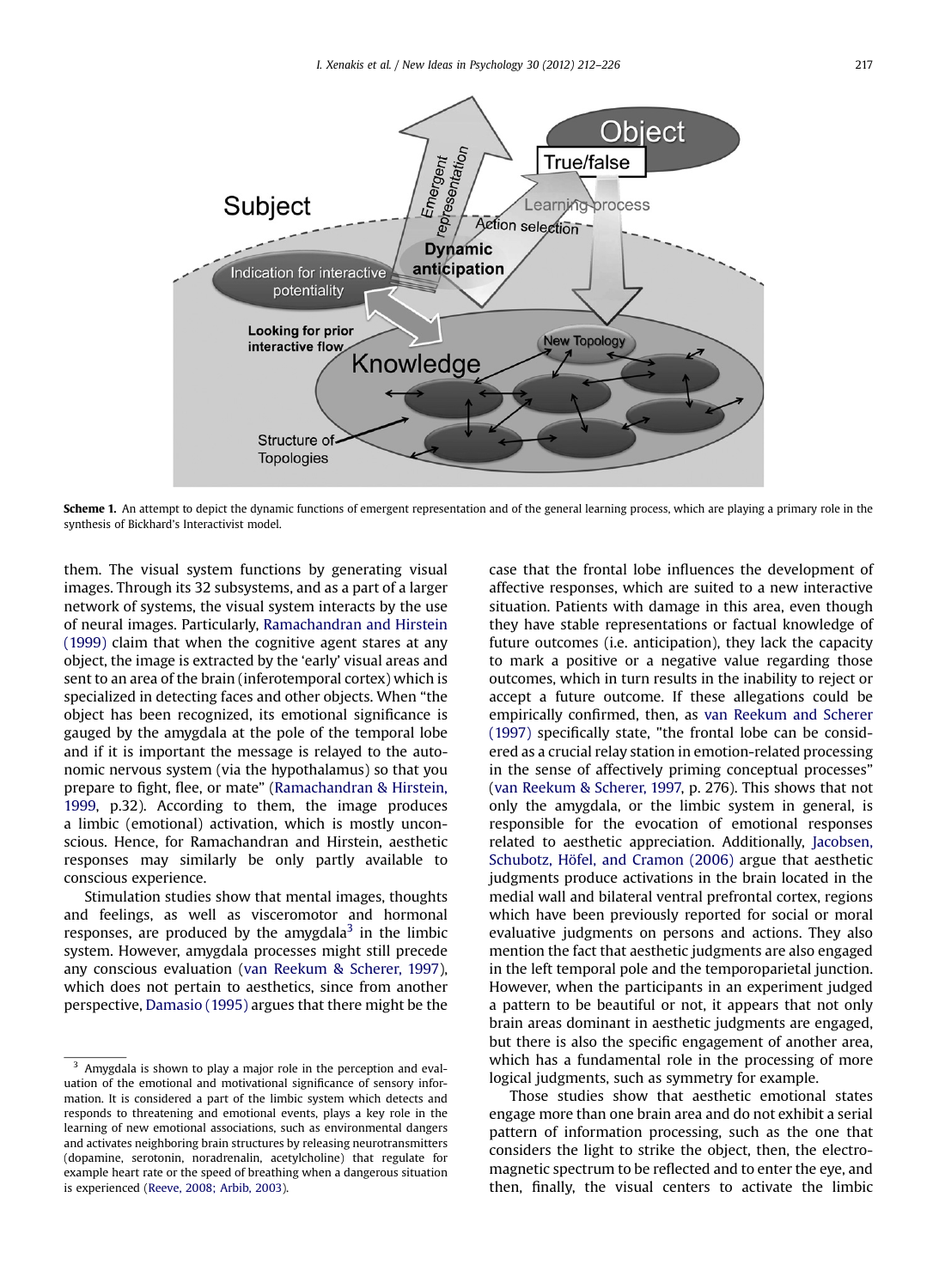structure, which in turn generates visual images. On the contrary, there are several components that are engaged in an emotional episode, which activate several neural networks. As a matter of fact, it turns out that human decision making has an emotional component that involves the engagement of at least seven major brain areas that contribute to the evaluation of potential actions. These are the amygdala, the orbitofrontal cortex, which plays a crucial role in assessing the positive and negative valence of stimuli, the anterior cingulate cortex, the dorsolateral prefrontal cortex, the ventral striatum, the midbrain dopaminergic neurons, and the serotonergic neurons centered in the dorsal raphe nucleus of the brainstem. The interaction of these regions has been partly modeled by a system named ANDREA in an attempt to computationally underlie the human decision making ([Thagard & Aubie, 2008](#page-14-0)). [Moors](#page-14-0) [\(2009\)](#page-14-0) also proposes a list of psychological components, which activate other neural networks through emotional response (a) a cognitive component; (b) a feeling component, referring to emotional experience; (c) a motivational component, consisting of action tendencies or states of action readiness; (d) a somatic component, consisting of central and peripheral physiological responses; and (e) a motor component, consisting of expressive behavior.

Neurological explanatory models of cognitive decision making as ANDREA, GAGE [\(Wagar & Thagard, 2004\)](#page-14-0) and others, are based on etiological models of function trying to describe the connection between the physical and the mental world in a computational analogy. Generally, it is quite common, among cognitive scientists, to view the brain as a general-purpose biological computer that can implement a variety of outcomes ([Johnston, 2003](#page-14-0)). Those explanations attempt to answer a 'why-is-it-there' question in terms of a function, by claiming that biological items exist in living systems because of the functions they have, and through which, they manage to survive the respective selection processes [\(Nunes-Neto, Arnellos, & El-Hani, 2011](#page-14-0)). In, Bickhard'[s \(2009a\)](#page-13-0) model of interactivism, the core notion of normative functionality claims that as the biological system is serving a function, it also contributes to the stability of a far-from-equilibrium process with distinct causal consequences in the environment. According to this perspective, biological subsystems have functions by virtue of the fact that they have been selected by the system to accomplish such functionality as contribution to selfmaintenance ([Bickhard, 2009a, b\)](#page-13-0). As [Bickhard \(2009a\)](#page-13-0) claims, "having a function, therefore, is constituted in being presupposed to serve that function by the rest of the autonomous system" ([Bickhard, 2009a](#page-13-0), p. 559). Hence, besides interactivity, biological systems presuppose autonomy and intentionality in the service of such functions [\(Kampis, 1999\)](#page-14-0). This model of function differs in several fundamental ways from the above etiological models that focus on what it is to have a (proper) function. Currently, etiological models are encountering major difficulties in explaining how processes operate in living systems ([Mossio, Saborido, & Moreno, 2009](#page-14-0)). They are not able to offer naturalized explanations about aesthetic emotional states because the respective functions that describe the phenomenon are causally epiphenomenal and not emergent functions grounded in an agent's

intentionality. Even if etiological models are able to provide an etiology of how all those possible brain areas are engaged when a cognitive agent is about to construct aesthetic meaning, they do not constitute the organizationally causal or the dynamic properties of the aesthetic meaning. However, the question about the existence and the way an aesthetic emotional meaning emerges still remains.

# 3.2. Mental images and aesthetic meaning

According to [Damasio \(2000a, b, 2010\),](#page-13-0) when a cognitive agent perceives an object he does not know the real object. He forms mental images or mental patterns in any of the sensory modalities according to the agent's complexity and capabilities. Mental images, conscious or unconscious, are not facsimiles of the environment, but rather images of the interaction potentialities between the agent and the specific enviroment. For neurologists mental images are neuron clusters of meaning. They allow the connection between sensory experience and the image maps (neural patterns) of past experience, which could even be an emotional experience. Each neuron could be a part of different patterns of meaning. The potential activation of a neuron may activate several networks resulting in a widening circuitry and spiraling meaning [\(Barry, 2006\)](#page-13-0).

The emergence of an image is the first problem of consciousness according to Damasio. He claims that images are responsible for the conveyance of the physical characteristics of the object as well as for the conveyance of the reaction of like or dislike preference that an agent may have for this object. This could be a primitive form of an aesthetic judgment (appreciation/preference), making images crucial in the construction of aesthetic meaning.

Moreover, mental images seem to exhibit similar properties to emergent representations as they have been described by the interactivist model (see Section [2](#page-3-0)). They affect also the plans that the cognitive agent may formulate for the object or the web of relationships between this object and others. Images play a major role in life regulation representing things and events, which exist inside and outside the organism. The manipulation of images through a purposeful action and learning affects the formation of the right decision and the future optimal planning [\(Damasio, 2000a\)](#page-13-0).

Additionally, for Damasio, conscious meaning presupposes two facts: the formation of mental images of interaction potentialities with the environment, and a change - detectable by the agent - in its inner structure that is associated with its relation to the environment. The perceived image is based on dynamic changes, which occur in the inner structure of the cognitive agent when the physical structure of the object interacts with its senses. This could imply a signal mechanism, which detects those differentiations of the environmental conditions and warns the agent for possible failures of those conditions. The signaling devices, located in agent's structure, aid the construction of neural patterns, which resulti also in emotional responses ([Damasio, 2000a](#page-13-0)).

Hence, emotional activity could be considered as a fundamental part of the interaction process that, overall,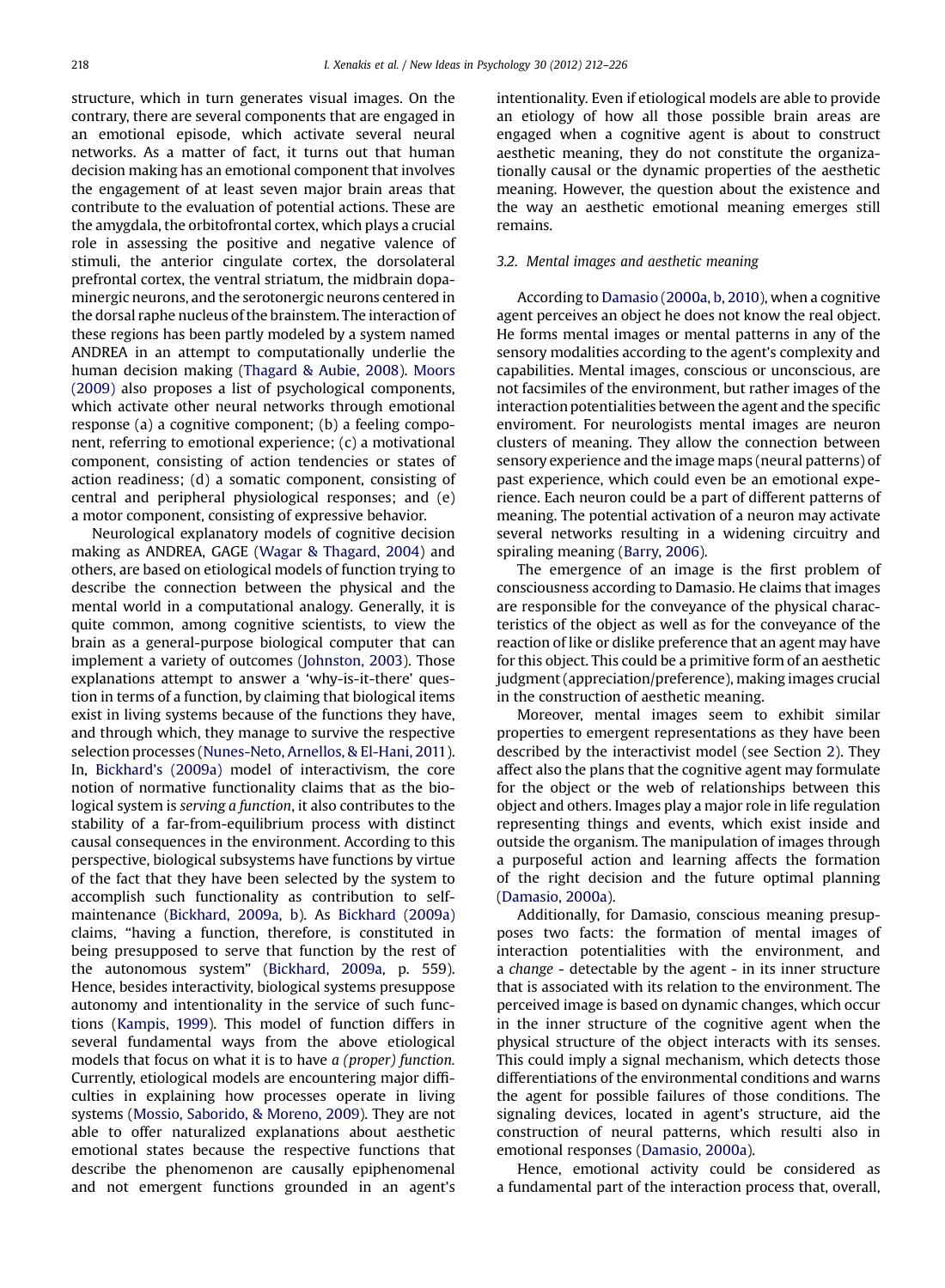<span id="page-7-0"></span>is implicitly associated to the representational content. As such, the formation of meaning could also be ascribed not only to the purely conscious part of the respective interactive process, but also to the respective emotional mechanism. For [Damasio \(2000b\)](#page-13-0) consciousness and emotion are not separable. Emotions and *core consciousness* $4$  tend to go together, they are present or absent together. Emotions and core consciousness require, in part, the same neural substrates. There is a contiguity of the neural systems that supports consciousness and emotion and this suggests several anatomical and functional connections between them. Probably those connections are fundamental in  $extended$  consciousness<sup>5</sup> by which a cognitive agent acquires awareness of the living past and the anticipated future regarding the current situation that takes place here and now ([Damasio, 2000b\)](#page-13-0).

From the incoming stimulus (internal or external to organism), emerge mental images or meaning through conscious and emotional responses according to survival mechanisms and motives that are affected by and/or compared to knowledge [\(Scheme 2\)](#page-8-0). The production of aesthetic meaning, in such a basic perceptual process, results in the emotional state of pleasure or pain as everything comes together into a unified concept serving the stability of the agent. Additionally, aesthetic meaning, as an outcome of a mental image or representation, is dynamically composed by a complex web structure of neurons in conjunction with emotional reinforcement of continual feedback looping with the limbic system [\(Barry,](#page-13-0) [2006](#page-13-0)). In other words, the creation of an aesthetic concept lies in an emotional feedback, which is an internal process that appraises perceptions or events from inside and/or outside the organism (unified concept), serving the well being of the organism. Hence, this appraisal process that probably takes place in the limbic system always adds an emotional weight to perception.

This neurological approach to mental image and aesthetic meaning seems to confirm the dynamic nature of emergent representation as it is suggested in Bickhard's interactive model and described in Section [2](#page-3-0). In the following section, we use the interactive model of representation as a framework for the interaction process, and we attempt to provide a naturalized model regarding the interactive formation of aesthetic experience. More specifically, by exploring the role of emotions in aesthetic experience; their evolutionary origin; and their functional significance in cognitive agents, our aim is to detect why emotions are responsible for the aesthetic experience, and how they may finally formulate aesthetic judgment.

# 4. Modeling the elicitation of emotional meaning in aesthetic judgment

# 4.1. Basic emotions and their relation to aesthetics

In the emotion-related literature and also, because of their usefulness in cognitive agent's adaptation, there is a strong emphasis on the consideration of basic (privileged) emotions, which are widely enough considered to express universal biological rules handed down genetically through evolution. Those emotions are usually called primitive, basic, primary, or fundamental ([Lazarus, 1994; Ortony &](#page-14-0) [Turner, 1990\)](#page-14-0) and their lists, number and names vary accordingly. Theorists are proposing basic emotions in order to provide several categorizations related to emotions that have evolved in experiences or/and serve biological functions related to survival needs of the cognitive agent. According to [Lazarus \(1994\),](#page-14-0) "primary emotions derive from and express the most important adaptational tasks of animals such as protection from danger, reproduction, orientation, and exploration" ([Lazarus, 1994](#page-14-0), p. 79).

An interesting distinction that [Ortony and Turner \(1990\)](#page-14-0) suggest has to do with two different conceptions of basic emotions; one as biologically primitive and one as psychologically primitive. These are considered to be the two irreducible constituents of other emotions. The perspective corresponding to the biological primitives concerns the problem of emotions that can be dealt with by understanding their evolutionary origin and significance and suggests that this can best be achieved by discovering and examining the biological underpinnings of emotions. Thus, the main theoretical purpose of this view is to contribute to an understanding of the functional significance of emotions for individual organisms and their species. The idea is that the biologically-based basic emotions emerge at birth or at least within the first year of life. They can be found in most human cultures and in most species, whereas other emotions are more likely to vary across cultures and to be species specific ([Lazarus, 1994](#page-14-0)). The second conception to basic emotions, that of psychological primitives, starts from the idea that there might be a basic set of emotions out of which all others are built. This approach offers research prospects where one can investigate only the basic emotions, or one can attempt to use the basic emotions as primitives in the study of other. The two conceptions are not independent. Basic emotions as biological primitives can also be psychological primitives and vice versa.

From a related point of view [Panksepp \(2007\),](#page-14-0) sees basic emotional systems as basic tools of the nervous system, providing cognitive agents "with sets of intrinsic values that can be elaborated extensively via individual and cultural learning" [\(Panksepp, 2007,](#page-14-0) p. 1819). Hence, basic emotional systems are genetically ingrained instinctual tools for allowing cognitive agents to generate complex, dynamically flexible action patterns -that could probably be related to emergent representations- in order to learn and cope with specific environmental enticements and threats. What he proposes is that the taxonomic identification of basic emotions does not provide explanations. In contrast, he claims that basic processes are extremely

<sup>4</sup> Core consciousness, according to Damasio, is the simplest kind of consciousness. It provides the organism with a sense of itself about the here and now. This is the main scope of core consciousness. Core consciousness does not support future anticipation and refers only to the immediate and most recent past. There is no elsewhere, there is no before, there is no after with core consciousness.

<sup>5</sup> Extended consciousness, according to Damasio, is the complex kind of consciousness with many levels and grades. It provides the organism with high-order self-reference including a strong awareness of the lived past and of the anticipated future. The extended consciousness can be achieved by assessing recognition, recall, working memory, emotion and feeling, reasoning and decision making over large intervals of time.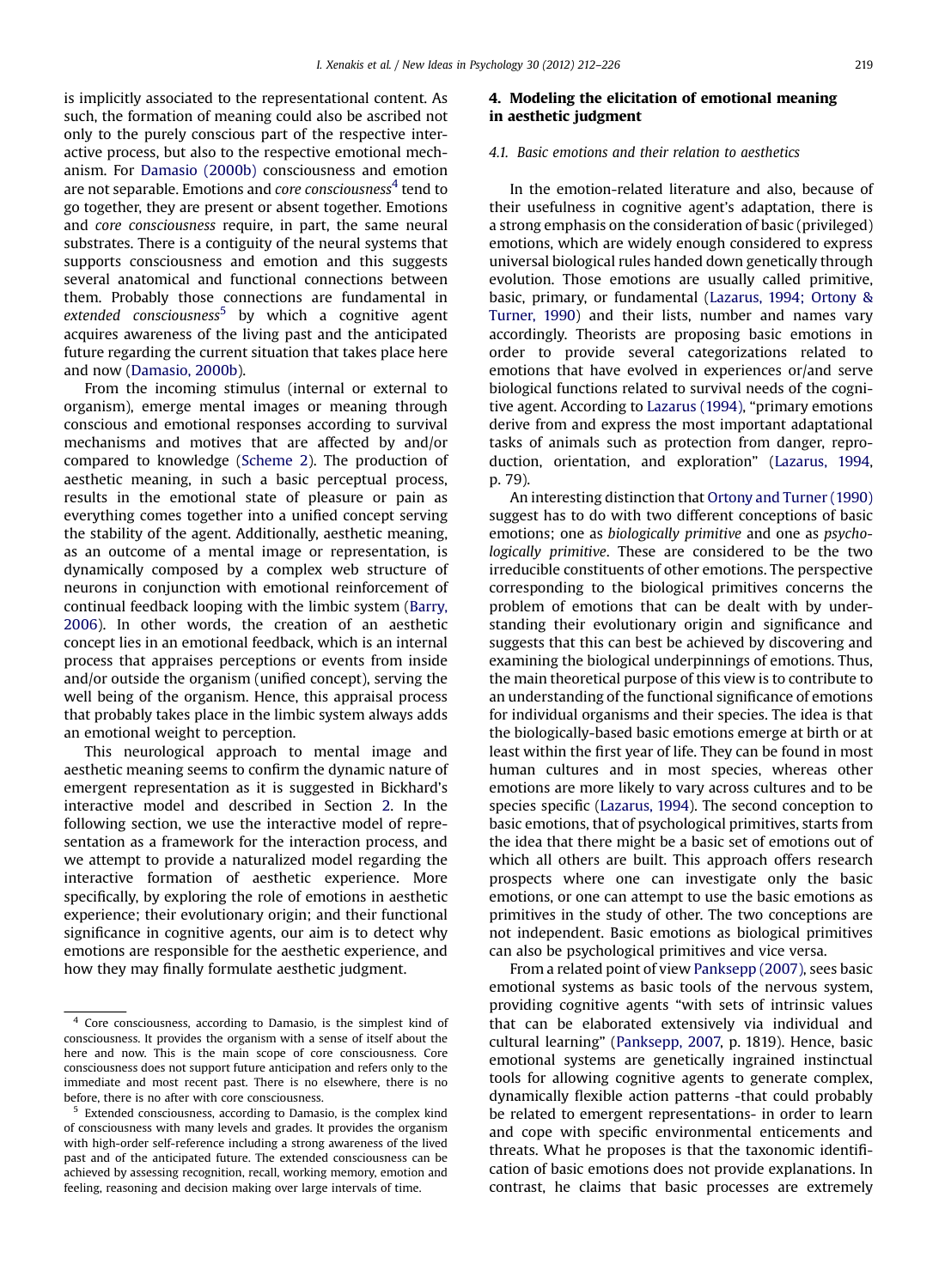<span id="page-8-0"></span>

Scheme 2. Aesthetic appreciation can be seen as a neurological function based on evolutionary cognitive development.

complex and rapidly impose coherence on both neuropsychological and bodily functions. Those basic emotional systems are integrative systems that mediate the primal affective states, which may characterize the basic emotions. Such systems can be mixed, blended, and combined in vast possible ways that could address types of mixed emotions and other complexities emerging from the interplay of the basic systems [\(Panksepp, 1992, 2005, 2007\)](#page-14-0).

Many aesthetic theorists have proposed that there are basic emotional states such as pleasure or pain, which are probably connected, some of them a priori, with beauty or ugliness [\(Cupchik, 1995; Ginsborg, 2003; Guyer, 2003,](#page-13-0) [2008; Iseminger, 2003; Kant, 1914; Matravers, 2003;](#page-13-0) [Matravers & Levinson, 2005a, b\)](#page-13-0). William [James \(1890\)](#page-14-0) was the first to distinguish between a primary and a secondary layer of emotional response to aesthetic stimuli. The primary layer consists of subtle feelings, which is pleasure elicited by harmonious combinations of sensational experiences (lines, colors, and sounds). This level offers an immediate pleasure in certain pure sensations and combinations of them. In the primary layer a secondary layer can be added. The secondary layer of pleasure offers the elegance in aesthetic taste. However, James did not fully define the stimulus properties which elicit the two kinds of emotional responses [\(Cupchik, 1995\)](#page-13-0). Other authors add to pleasure and pain a value character, which is associated with our preferences, including aesthetic ones, to give an explanation to what we like or dislike [\(Ortony, 1991;](#page-14-0) [Zangwill, 1998](#page-14-0)) and others put the aesthetic emotions (emotions that result from experience like great art, music etc.) at the top of emotional pyramid [\(Denton, McKinley,](#page-14-0) [Farrell, & Egan, 2009; Norman, 2002, 2003](#page-14-0)). Frijda offers also a definition of affect which referred to hedonic experience as an experience of pleasure or pain ([Berridge &](#page-13-0) [Winkielman, 2003](#page-13-0)).

According to the approaches mentioned above, aesthetic judgment appears organizationally connected with emotional states (positive or negative, i.e. pleasure or pain). If the appraisal process is considered as a function which detects opportunities and threats in a given interaction, then the outcome of the appraisal process (emotional states of pleasure or pain) can also been seen as a function that strengthens or weakens the anticipation for the respective dynamic presuppositions. At the same time, this function implicitly informs the cognitive agent about the current internal or external condition supporting the agent's representational content. This basic emotional system mediates anticipatory incentive processes and exhibits a certain value to the agent's feedback system [\(Panksepp, 1992](#page-14-0)). According to these values the agent forms true or false anticipations that detect and probably prevent a representational error. The whole process functions according to the agent's motives in order to aid selection of a stable interactive step. Considering also Pugh'[s \(1979\)](#page-14-0) claim, that generally, cognitive agents make value judgments and decisions in terms of personal value criteria or in terms of their emergent motivations, we suggest that the outcome of the basic emotional systems provides a primitive form of aesthetic judgment that affects mental representations in terms of values like pleasure or pain. This also means that in our proposed model of aesthetic judgment, a cognitive agent has already the ability to recognize in those values the dynamic tendencies of a potential loss of its own viability and to respectively form the representational content. Taking into account the basic emotional states of pleasure and pain as basic aesthetic values, in the next section, we will theoretically explore and model the elicitation of emotions and consequently, those, which most probably involve aesthetic response in the interaction process.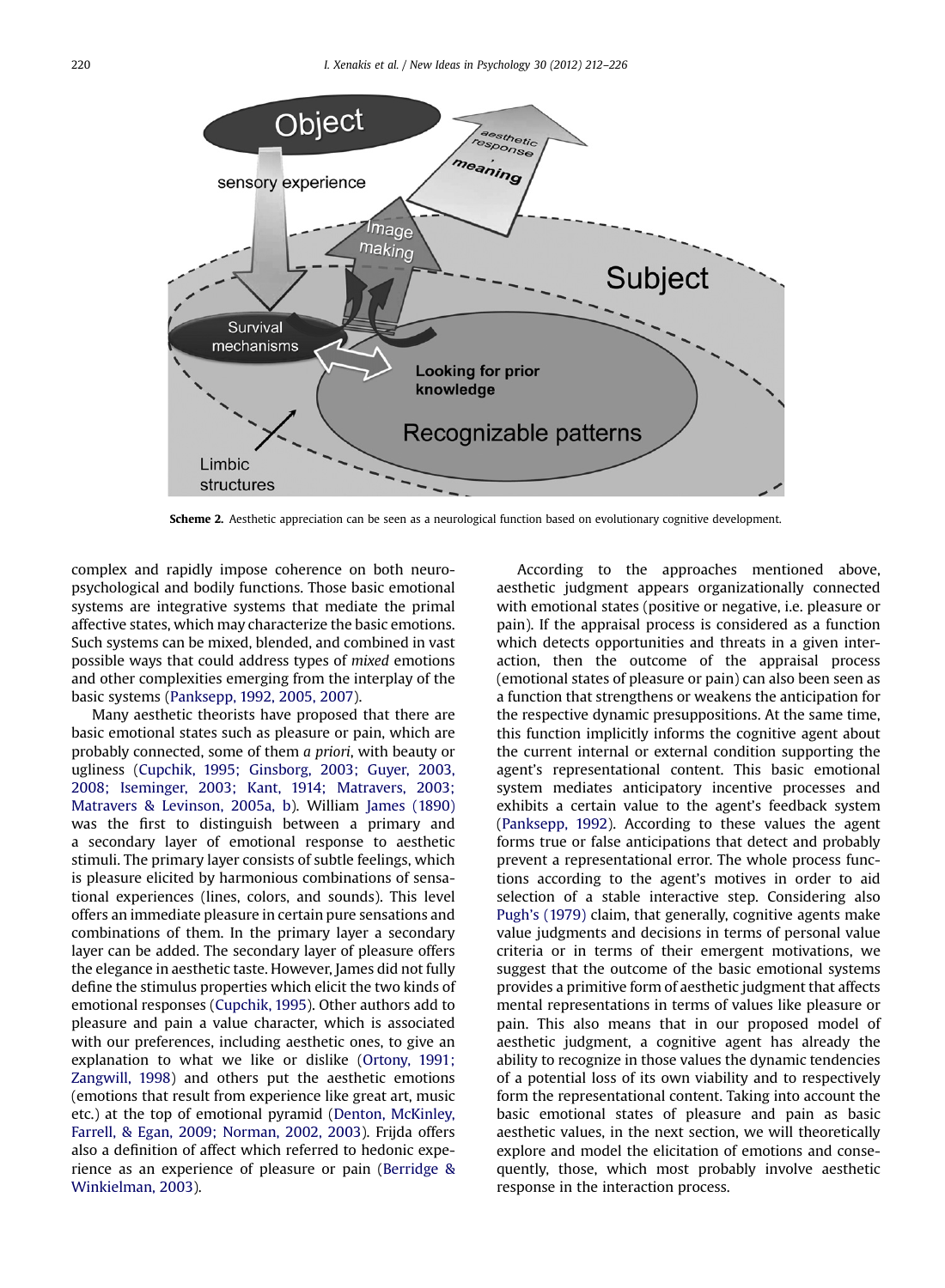The naturalistic modeling of complex aesthetic emotional processes requires and presupposes all the fundamental characteristics of an autonomous cognitive agent including the evolutionary character of action selection as was discussed in Section [2.](#page-3-0) Also appraisal theory, described in the following section, is used as a vehicle to aid deeper understanding of the functions that underlie the elicitation of aesthetic emotional states.

# 4.2. Appraisal process and aesthetic experience

As described in Section [2](#page-3-0), a cognitive agent, through its dynamic representations, is able to observe and evaluate its boundaries and it is thus differentiated from the environment. According to the neurological perspective discussed in Section [3](#page-4-0), emotions are a function that evaluates the stimuli coming from the limbic system, in order for the agent to evaluate or form dynamic presuppositions and its anticipation for a stable interaction. This emotional feedback seems to confirm the appraisal theory by which, emotions evaluate the relationship of the agent with the environment according to its motives [\(Frijda, 1987;](#page-14-0) [Lazarous, 1994](#page-14-0)).

Our approach to aesthetic response is based on the functional character of the basic emotional system that through the appraisal process elicits emotional states with values such as pleasure and pain. As previously stated, pleasure and pain are considered to be the result of the appraisal of events with respect to their implications for well-being or for the satisfaction of goals, motives, or concerns of the agent [\(Frijda, 1993](#page-14-0)). In other words, and this is something that we intend to strongly suggest in this paper, aesthetic emotional states could be considered as a functional indication that strengthens or weakens the anticipation for the resolution of the dynamic uncertainty emerged in the specific interaction. Therefore, the aesthetic emotional states affect the dynamic and flexible action patterns of the agent, namely, its emergent representations. According to Bickhard's model of representation and motivation, the cognitive agent will seek kinds of interactions that are characterized by expectations of being able to master the solution of the current problem of interaction selection. This motivational tendency to explore the object (as the agent's immediate environment) is considered as a creative process that approaches new solutions, and is called aesthetic motivation [\(Bickhard, 2003](#page-13-0)). As such, the cognitive agent, as an autonomous and far-from-equilibrium system that must always be in interaction, makes emerge new kinds of aesthetic motivations. This comes about through the interrelationship of the outcomes of basic emotional systems (in the appraisal process), that elicit aesthetic emotions, and the process of learning in the course of interaction. Through this process the agent will try to avoid situations where the emotional value-related signals are negative (or aversive), and it will seek situations where the emotional value-related signals are positive (or rewarding) ([Pugh, 1979\)](#page-14-0).

According to [Lazarus \(1994\),](#page-14-0) the appraisal process itself, has a dynamic character and "...it should be regarded as a tentative and changeable cognitive construction which emerges and reemerges out of ongoing transactions on the basis of conditions in the environment and within the person, and it is more or less subject to modification as conditions and persons change" [\(Lazarus, 1994](#page-14-0), p. 138). The possibility of re-appraising the environment or the perceived events provides also the necessary dynamic character to aesthetic evaluation as the self-referential system dynamically creates new distinctions based on previous ones in order to reach the appropriate dynamic stability with respect to the dynamically changed conditions. Different stimuli trigger different patterns of appraisal, which correspond to basic emotional systems that lead to different emotional values, which in turn, appraise the current set of dynamic presuppositions that could probably make the potential interaction appropriate.

Summarizing, we consider the appraisal process as an inner dynamic function that evaluates the agent's dynamic presuppositions and its anticipation, and forms the basic level of the aesthetic experience. In this framework, the outcome of the appraisal process is an emotional value, which is organizationally connected with the interactive anticipations according to the agent's motives. Therefore, if the dynamic presuppositions in an uncertain interaction, according to a current event, are true, and the respective interaction is anticipated to be successful, then the outcome of the appraisal process is that which we use to designate as pleasure. If the dynamic presuppositions do not hold (false presuppositions) the current uncertainty creates anticipation of more uncertainty, which finally leads the agent to the elicitation of negative emotional states that we use to designate as pain. As such, every aesthetic emotional state of pleasure (the same goes for pain too) has qualitative differentiations according to the dynamic structure of its underlying neural patterns. Furthermore, as it is discussed in Section [2,](#page-3-0) anticipation of pleasure or pain has a possibility of error in its underlying functionality, which can be witnessed only when the system decides to act accordingly. Through the learning process, this outcome causally affects the next emotional response, particularly, when the agent is in front of the same or a similar condition. In this context, a positive feedback promotes the endurance of such affective states ([Lewis & Granic, 1999\)](#page-14-0) and gives more favorable evaluations than the negative ones [\(Leone et al., 2005](#page-14-0)).

#### 4.2.1. The two stages of appraisal

[Lazarus \(1994\)](#page-14-0) suggests that there are two stages of appraisal, i.e. the primary and the secondary. In the primary stage the agent has negative or positive presuppositions (true or false) of an event in order to maintain its autonomy. The primary appraisal is concerned as a motivational endorsement directed towards the agent's adaptation. As such, it is goal-related and checks for the appropriateness or not of the respective goal. The secondary stage of appraisal serves the function of coping with the environment and of forming future expectations [\(Lazarus, 1994;](#page-14-0) [Scherer, 1999](#page-14-0)). In other words, it serves the function of an internal evaluation mechanism, which gives the system the ability to choose the appropriate interaction according to the current event, while it also provides a future orientation to the potentialities of interaction as the interactive model of representation demands [\(Bickhard, 2004](#page-13-0)). According to [Frijda \(2005\)](#page-14-0), the secondary appraisal is what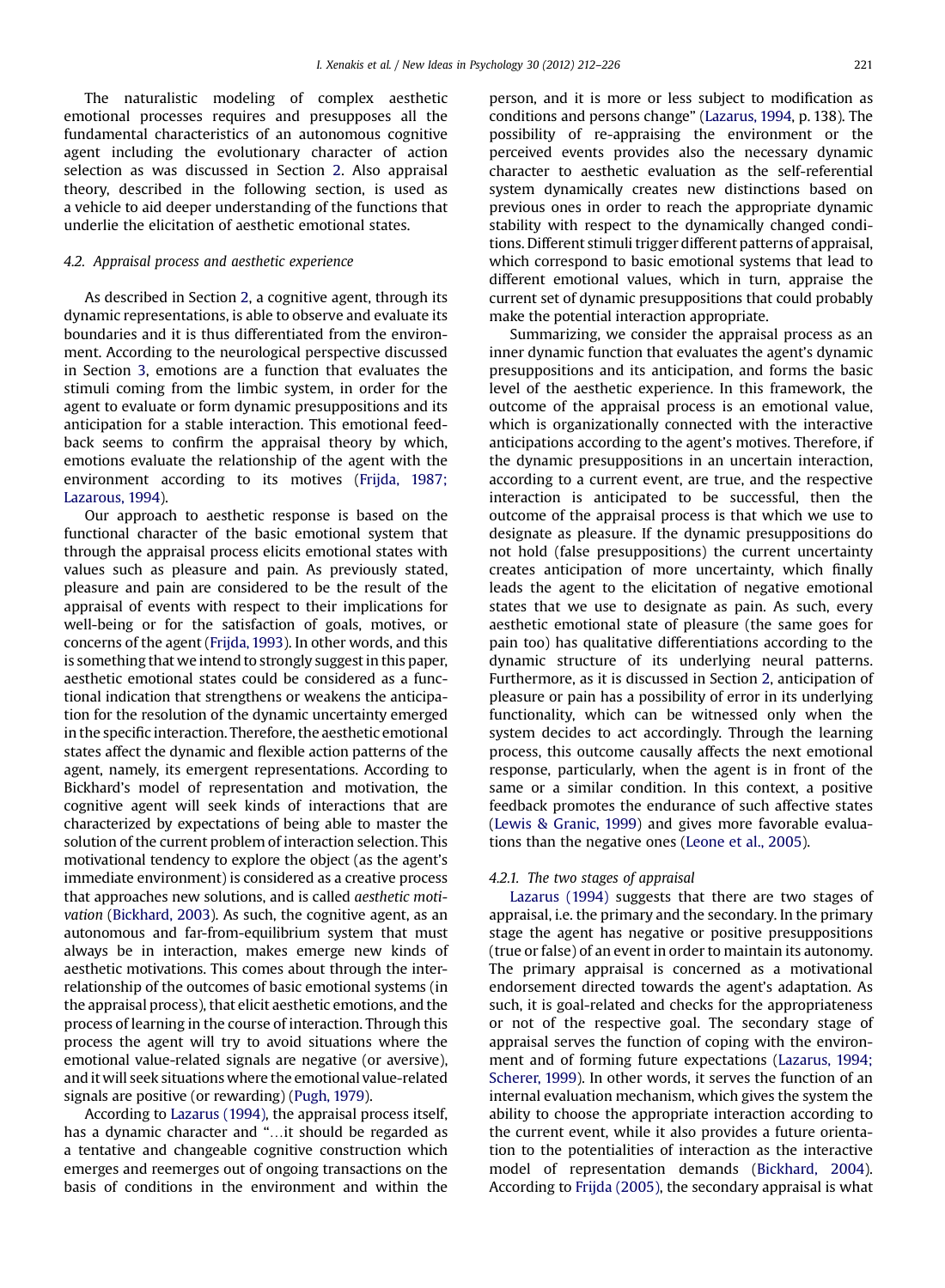an event allows or prevents one to deal with and includes what [Gibson \(1986\)](#page-14-0) called affordances.

The appraisal mechanism must be capable of operating in great speed as the interval between stimulus and emotional response is extremely short. According to [Ekman](#page-14-0) [\(1999\)](#page-14-0) the appraisal is distinguished in two modes; one which operates automatically and without awareness and which is unreflective and unconscious or preconscious, and another, in which the evaluation process is slow, deliberate and conscious. [Frijda \(1993\)](#page-14-0) claims that there is no necessary incompatibility between cognitive processes and fast emotional reactions, as the first stage of appraisal also suggests. The cognitive process, which is involved in the first stage of appraisal, has a possibility to be unconscious with no reasoning and no rational considerations or conscious deliberations [\(Frijda, 1993, 2009](#page-14-0)). Processing in the first stage provides possibilities of automatic emotional aesthetic responses, which can be triggered without any conscious cognitive-evaluative processing at all [\(Scherer, 1999](#page-14-0)).

This may imply the possibility for the consideration of a fundamental aesthetic habit (like or dislike, good or bad), which is activated when the proper event triggers the proper patterns of appraisal causing a basic or primary emotional response. According to [Moors \(2009\)](#page-14-0) most of appraisal theorists support the idea that cognition is an antecedent of emotion without equating cognition with conscious cognition. They suggest that much of the cognitive work involved in the elicitation of emotion is unconscious or automatic. As a result, conscious cognition may be unnecessary for an aesthetic emotion but unconscious cognition is necessary. Cognition takes place as a parallel activity in an appraisal process. Additionally, emotion and consciousness cannot be equated but they also cannot be separated [\(Damasio, 2000a\)](#page-13-0). As it discussed in Section [3](#page-4-0), emotions and consciousness act together, as both of them require the same neural substrates.

Unconscious appraisal of stimulus takes place prior to the emotion, whereas conscious attribution of the emotion to a cause and/or labeling of the emotion (e.g., as pleasure or pain) takes place after the emotion [\(Moors, 2009](#page-14-0)). This allows us to conclude that the labeling of an aesthetic emotion is not an a priori mysterious process and probably, it does not refer to names like pleasure, happiness, joy etc., but to processes/mechanisms which result in emergent outcomes with particular characteristics. Such range of emotions with particular characteristics could be labeled as aesthetic emotional states of pleasure.

The consideration of the aesthetic emotional state as a result of an appraisal process implies a dynamic organizational linkage of the aesthetic emotion with the appraisal process. Certain patterns of appraisal cause particular aesthetic emotions that fuse agent's motivation and cognition. These aesthetic emotions, in turn, influence later appraisals. Since an appraisal process is required for an emotion to occur, knowledge is not sufficient to produce an emotion. Most probably, emotions depend on facts that are apprehended in the past, but they also depend on an internal evaluation mechanism related to the way these facts affect the dynamic presupposition pertaining to the system's self-maintenance [\(Lazarus, 1994\)](#page-14-0). This means that autonomy is a precondition for the system to produce emotions according to its motives. However, since degrees of autonomy are organizationally and functionally connected with agent design, (using Damasio's terms in order to talk for agent's organisational structure) emotional activity is not a precondition for the autonomy of the system. In high order autonomous agents, like humans for instance, emotional activity is relatively advanced and possibly unique among animals and, as such, it aids representational content in many different ways than it does in a system with no such cognitive capacities. In low degrees of autonomy (e.g. a bacterium) the system's behavioral decisions are most probably based on other, simpler forms of information use [\(Baumeister et al., 2007](#page-13-0)) than emotional activity. In any case, at the moment, we have no epistemic justification to argue in favor of the existence of such emotional mechanisms in an autonomous system at the level of a bacterium.

Thus when an autonomous system has no capacities to enable the appraisal functionality, there will be no emergence of emotions. Additionally, since the elicitation of an emotion is organizationally dependent on an appraisal process, when such a process takes place, the emergence of an emotion of some kind is inevitable ([Lazarus, 1994](#page-14-0)). Therefore, every autonomous system that elicits emotions, in the way we have argued so far, also has the possibility to experience a level of aesthetic emotional responses according to its functionality. However, what a primitive organism, according to its functionality, may eventually evaluate as good or bad regarding its goals, is probably analogous and equivalent but not equal to, an aesthetic primitive judgment of mammals or higher-order mammals such as humans.

The primary and the secondary stages of appraisal and their functional characteristics form the background for the synthesis of a model for the elicitation of the aesthetic emotion. This minimal explanatory model regarding the formation of the complex aesthetic preference is presented in the following section.

# 4.2.2. The appraisal structure and the aesthetic response

As previously discussed, the perception of an event starts with a non-cognitive step of primary appraisal. When an event is perceived from the cognitive agent, the question to be answered is 'what the living system will select to do next?'. Motivation is responsible for selecting the process that will lead to further activity, and representation is responsible for anticipation in the service of such selection. According to [Brehm et al. \(2009\)](#page-13-0), basic affective responses have underlying motivational substrates. Motives affect behavior and prepare the cognitive agent for action by directing it to select courses of interaction over others [\(Reeve, 2008](#page-14-0)).

According to the model suggested in this paper, and considering emotion as a function that serves the evaluation of the current event, it could be argued that motivation is interrelated with the primary stage of appraisal process. According to [Fridja \(1993\)](#page-14-0), in the primary stage of appraisal all emotional values derive from the anticipation of the agent or the presence of primary satisfiers or annoyers. Satisfiers and annoyers are responsible for a non-conscious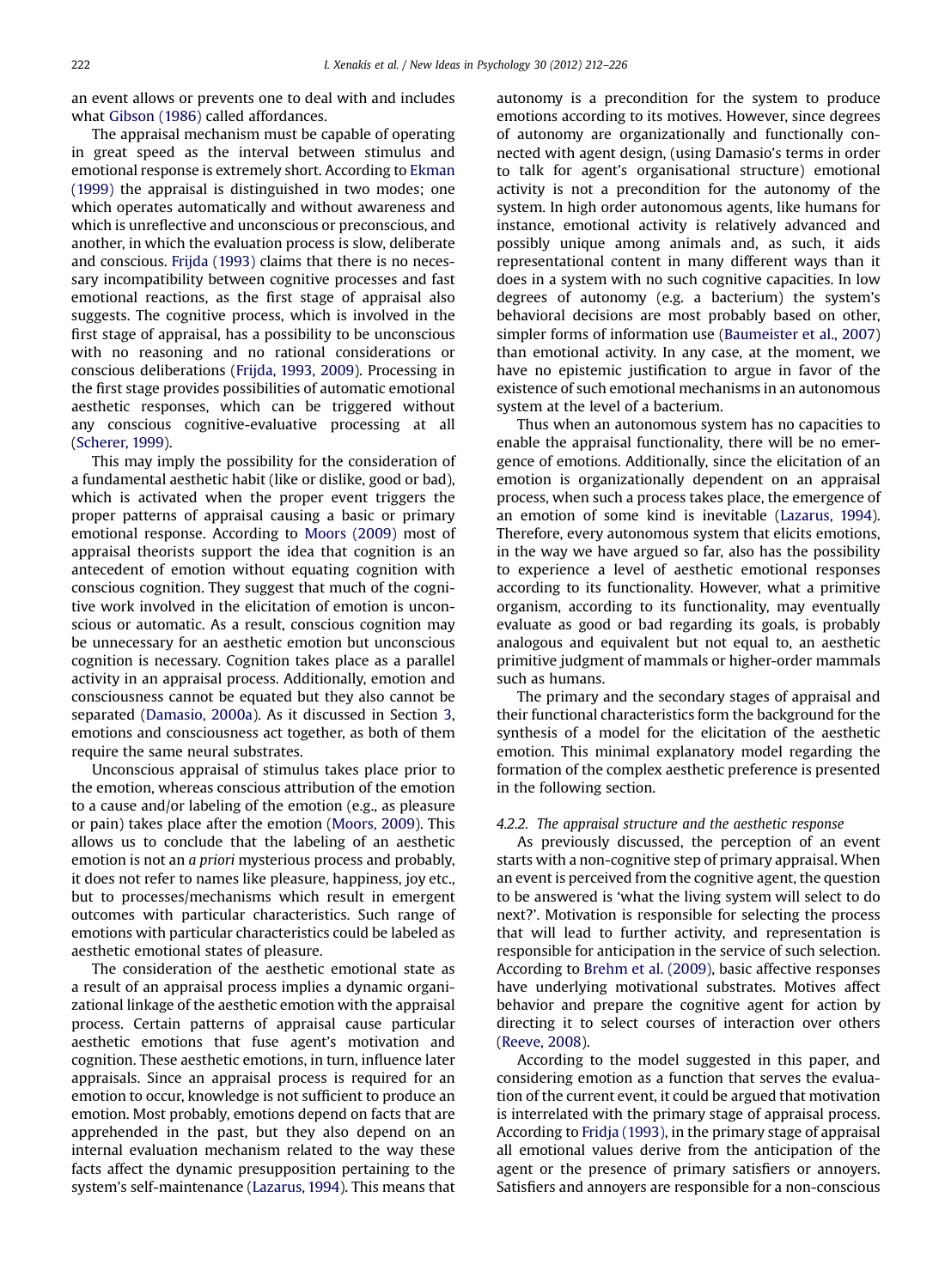comparison and a mismatch of the current event with an expectancy formed by the goals/motives of the system. It is suggested that all those emotional appraised events point back to events that are intrinsically pleasant or unpleasant, without the possibility of a further cognitive justification ([Frijda, 1993](#page-14-0)). This implies the possibility of habitual aesthetic evaluations. In other words, the cognitive agent has evolved a capacity to form primary appraisals based on historically appropriated habits and actions according to its dynamic architecture and capacity. Therefore, in order to elicit emotions with a pleasurable aesthetic value (e.g. pleasure) a primary satisfier must be initially triggered. Using this perspective, it is possible that the primary appraisal phase compares the current event with a habitual preference and in this way, initiates the fundamental process of distinction and observation. Satisfiers have an innate positive (true) outcome, which refers to successful forms of emotional interactions.

The secondary appraisal phase is the conscious part of the process and refers to the second stage, where the evaluation is much slower. The cognitive variables involved in emotional arousal do not represent additional cognitive conditions for a given emotion, but mostly, they represent additional meanings of the eliciting event. According to the suggested model, in the secondary stage of appraisal, representations lead to richer aesthetic meanings (mental images) through the process of distinction and observation as the cognitive agent tries to reduce the interactive uncertainty. As [Frijda \(1993\)](#page-14-0) argues, the secondary appraisal presupposes some comparison with stored information, schemata and expectations of the cognitive agent even for the simplest stimuli that elicits emotion. In this phase, past emotions pertaining to successful or unsuccessful interactions, are recalled from agents memory. This knowledge is functionally useful for the cognitive agent as it attempts to solve the current interaction problem and to reduce the uncertainty according to its motivation. This process is fundamental also for the accomplishment of the function of heuristic learning. In this perspective, we propose that this part of the overall cognitive process in the secondary appraisal phase corresponds to a subsystem that involves cognitive variables which affect the action readiness of the system and not merely the resulting emotional state. We call this the Cognitive Variables Subsystem (CVS) [\(Scheme 3\)](#page-12-0).

The management of stored information in CVS is not sufficient to elicit an aesthetic emotional meaning. Most possibly, emotions depend on facts related to stored knowledge and past experience, but they also depend on an internal appraisal mechanism of the way these facts affect the set of dynamic presuppositions for the corresponding interaction. Accordingly, we propose, in the secondary appraisal stage, the existence of another internal appraisal subsystem, the Aesthetic Appraisal Subsystem (AAS), which primarily affects the elicitation of aesthetic emotional meanings. The emergence of the aesthetic meaning, which could be useful for a solution of the current interactive situation, takes place even when the cognitive agent does not know anything about the current appraised event. Through the AAS the agent evaluates the implications of satisfiers or annoyers from the primary appraisal

stage according to motives and anticipations with respect to the current event.

These two subsystems (CVS and AAS) are causally connected with the elicitation of the aesthetic emotional meaning. Additionally, action readiness is possibly affected by the whole internal mechanism in the secondary appraisal stage, enabling the cognitive agent to evaluate the situation and help it choose the appropriate interaction (action planning). The cognitive agent perceives and appreciates events through the construction of complex and dynamic appraisals, which support the respective dynamic representations in the formation of action selection. Our aesthetic emotions serve as an aspect of interactive anticipation permitting the agent to select among all possibilities those that are most suited to its current internal conditions [\(Bickhard, 1997b](#page-13-0)). The result of the secondary appraisal stage is the final construction of emotional aesthetic meaning, which, based on the suggested model, is considered as a minimal form of aesthetic judgment.

Overall, it could be said that what we perceive as pleasurable is causally connected with recognizable patterns of stored information linked to appraisal subsystems and making our aesthetic response a result of utilizing those basic mechanisms of appraisal. On the other hand, a negative aesthetic emotion can be evoked when interactive uncertainty is caused by an unfamiliar event, which is localized in space and time, and which is being monitored as unfamiliar by the learning process itself. Uncertainty may cause more uncertainty leading the system to confirm a negative emotion and leave or alter the current situation ([Bickhard,](#page-13-0) [2000a](#page-13-0)). Pleasurable or painful values could be a part of a central control system, by which the cognitive agent benefits from selecting the best-valued alternative according to its emergent motives ([Brown, 1990; Pugh, 1979](#page-13-0)). This is further witnessed in empirical tests of the motivational underpinnings of positive and negative emotional responses. Specifically, it has been found that negative evaluations produced avoidance tendencies, whereas both conscious and non-conscious positive evaluations of stimuli produced immediate approach tendencies ([Brehm et al., 2009](#page-13-0)). The distinction between pleasure and pain as it results from the appraisal process is probably a problem based on the complex formation of anticipation and expectations of the system, which probably affects the primary and secondary appraisals thus changing the potentialities to resolve the uncertainty for a future interaction.

Aesthetic emotions, as cognitive responses, have also a functional role that provides emergent motivation ([Bickhard, 2000a; Brehm et al., 2009\)](#page-13-0) and new knowledge. The knowledge of new aesthetic meanings and new aesthetic judgments form the basis for further aesthetic emotions, judgments and actions. This is a presupposition for a future-oriented model of aesthetic judgment, which confirms the subjectivity of the aesthetic preference based on motivation and learning. In the suggested model, an object can be considered as an unlimited list of events that elicit dynamic appraisal patterns of emotional responses. Therefore, the ideally ultimate aesthetic verdict is a much more complex process than the one described and analyzed in the minimal model suggested in this paper.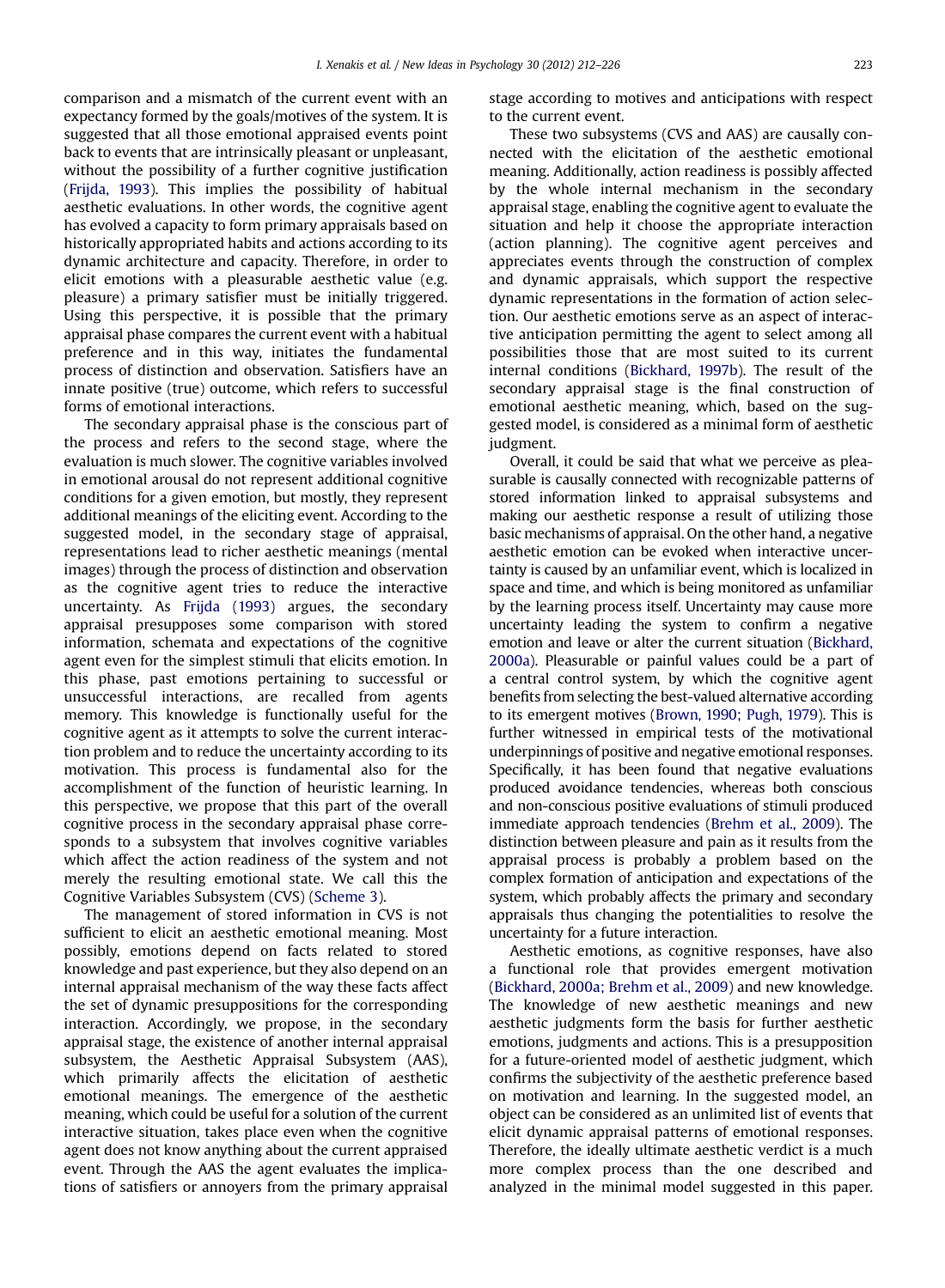<span id="page-12-0"></span>

Scheme 3. A depiction of the functional parts of the suggested model pertaining to the elicitation of the aesthetic emotional meaning. Particularly, the different stages of processing, the respective functions, and their interrelations, while the dynamic appraisal of the perceived event forms the primitive aesthetic judgment, are discretely depicted.

According to this model, the aesthetic judgment has to resolve also qualitative aspects of the emergent aesthetic emotions, which in turn construct more complex appraisal structures. Aesthetic emotions are more than what we have named herein as pleasurable or painful; they have qualitative differentiations (e.g. intensity), which are causally dependent on the dynamic character of appraisal. This gives us the ability to suggest that, although an emotion of pleasure, associated with a specific object, will have the same values for different moments of its elicitation, the respective emotional states could be experienced in totally different ways from the cognitive agent itself. Time is also an untouched topic in emotion studies, as [Frijda \(2009\)](#page-14-0) notes. Additionally, attention is another aspect that connects time and appraisal, and which affects the elicitation of aesthetic emotions. These two last elements are not studied in the present framework, but we suggest that this model could be a starting point for their naturalized examination and analysis in further studies.

# 5. Conclusions

Emotions are functions that detect opportunities or threats and accordingly, lead individuals to engage with situations that will be advantageous for them, or otherwise, to avoid situations that will be harmful for their stability. Generally, a positive or a negative emotional state plays a major role in the survival of an agent. According to the interactive model of representation, emotions are implicitly associated to the representations and in general, to the transformation of the factual knowledge of a cognitive agent. Our aim is to provide a naturalized model describing, explaining and analyzing the process by which emotions are elicited affecting the agent's aesthetic judgment. The

naturalized illumination of the mystery of aesthetic behavior demands explanations based on the concept of normative functionality. This aspect is strongly supported in the interactive framework of representation.

Considering the neurological evidence regarding emotions and aesthetics, it is argued that aesthetic judgment seems to engage more than one brain area and of course, it does not exhibit a serial pattern of information processing. Particularly, aesthetic meaning is dynamically composed by a complex web structure of neurons in conjunction with emotional reinforcement of continual feedback looping with the limbic system. According to neurological findings, in a basic perceptual process the production of aesthetic meaning results in the elicitation of the emotional state of pleasure or pain, as everything related to the respective functionality comes together into a unified concept serving the stability of the autonomous agent.

Therefore, in this paper we suggest a minimal model of aesthetic judgment and we also argue in favor of a dynamically organizational connection between the aesthetic judgment and the respective emotional values (i.e. pleasure or pain), as these are emergent in the interaction of the system with its environment. Particularly, in the suggested model aesthetic emotions are considered as functions that serve an evaluation mechanism, as the agent tries to resolve the interactive uncertainty in a given interaction. Consequently, we consider the aesthetic emotional states of pleasure and pain as a functional indication that strengthens or weakens the anticipation for the resolution of the dynamic uncertainty emerged in the specific interaction. Overall, this process serves the maintenance of the autonomy and the stability of the agent, since it functions as a detecting mechanism that could prevent the interactive error.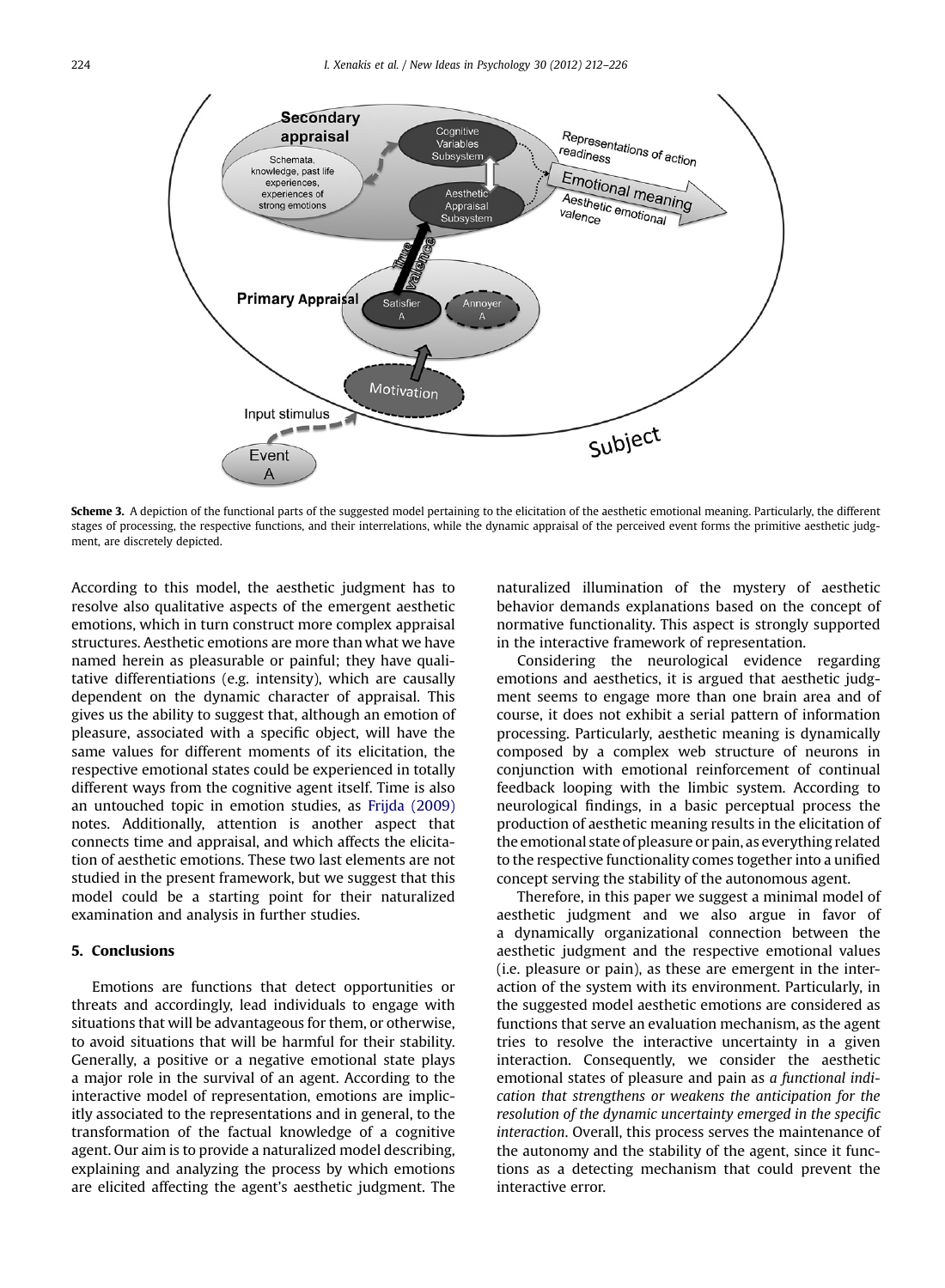<span id="page-13-0"></span>Specifically, in the suggested model, the appraisal theory of emotions is used as a vehicle to detect the functions by which the evaluation mechanism is related to the elicitation of the aesthetic emotional meaning. Therefore, according to the suggested model:

- The aesthetic elicitation is always a goal-related attribution, in contrast with the more dominant and philosophical approach to aesthetic theory that claims for disinterestedness of pleasure (free of satisfaction), when the agent is about to call something Beautiful ([Kant,](#page-14-0) [1914; Shusterman & Tomlin, 2008; Wicks, 2007](#page-14-0)).
- When an agent is operating in the first stage of appraisal, the ability of automatic emotional aesthetic responses implies the strong possibility for the consideration of fundamental aesthetic habits.
- Considering that the appraisal of an event takes place prior to the outcome of the aesthetic emotion, we could conclude that aesthetics, in general, and aesthetic judgment, in particular, is not an a priori mysterious process and most probably, it does not refer to names like pleasurable, beautiful, tasty, etc., but to processes/ mechanisms, which result in emergent outcomes with particular characteristics.
- Autonomy is a precondition for the system to produce aesthetic emotions. The contrary is not true.
- We specifically suggest the functional realization of two parts/processes in the overall cognitive process of the secondary stage of appraisal. The first process (CVS) corresponds to a subsystem that involves cognitive variables and it is fundamental for the accomplishment of the function of heuristic learning. The second process (AAS) primarily affects the elicitation of aesthetic emotional meanings. These two subsystems (CVS and AAS) are organizationally connected, thus affecting the action readiness or the action planning of the autonomous agent.
- Aesthetic emotions have also a functional role that provides new motivations and new knowledge. The knowledge of new aesthetic meanings and new aesthetic judgments form the basis for further aesthetic emotions, judgments and actions.
- The dynamic character of the appraisal process confirms the philosophical claim for the subjectivity of the aesthetic judgment. In particular, the same cognitive agent in different instants of the same interaction process could elicit different aesthetic judgments even if we consider the environment as static.

Overall, we propose a naturalized model for the appraisal of events as an inner dynamic function that evaluates the anticipation of an agent and partly forms, in a fundamental level, the elicitation of the aesthetic experience.

#### Acknowledgments

Authors wish to thank the reviewers for valuable comments and suggestions during the reviewing process. Argyris Arnellos holds a Marie Curie Research Fellowship.

#### References

- Allison, H. E. (2001). Kant's theory of taste: A reading of the critique of aesthetic judgment (1st ed.). Cambridge University Press.
- Arbib, M. A (Ed.). (2003). The Handbook of Brain Theory and Neural Networks: Second Edition (2nd Ed.). Cambridge: Massachusetts: The MIT Press.
- Arnellos, A., Spyrou, T., & Darzentas, J. (2007). Exploring creativity in the design process: a systems-semiotic perspective. Cybernetics and Human Knowing, 14(1), 37–64.
- Arnellos, A., Spyrou, T., & Darzentas, J. (2010). Towards the naturalization of agency based on an interactivist account of autonomy. New Ideas in Psychology, 28(3), 296–311.
- Bagozzi, R., Baumgartner, H., & Pieters, R. (1998). Goal-directed emotions. Cognition & Emotion,  $12(1)$ ,  $1-26$ .
- Barry, A. M. (2006). Perceptual aesthetics: transcendent emotion, neurological image. Visual Communication Quarterly, 13(3), 134–151.
- Baumeister, R. F., Vohs, K. D., DeWall, C. N., & Zhang, L. (2007). How emotion shapes behavior: feedback, anticipation, and reflection, rather than direct causation. Personality and Social Psychology Review, 11(2), 167–203.
- Berridge, K., & Winkielman, P. (2003). What is an unconscious emotion? (The case for unconscious "liking"). Cognition & Emotion, 17(2), 181–211.
- Bickhard, M. H. (1997a). Emergence of representation in autonomous agents. Cybernetics and Systems, 28(6), 489–498.
- Bickhard, M. H. (1997b). Is cognition an autonomous subsystem? In S. O'Nuallain, P. McKevitt, & A. MacAogain (Eds.), Two sciences of mind (pp. 115–131) Amsterdam: John Benjamins.
- Bickhard, M. H. (2000a). Motivation and emotion: an interactive process model. In R. D. Ellis, & N. Newton (Eds.), The caldron of consciousness: Motivation, affect and self-organization (pp. 161–178). J. Benjamins.
- Bickhard, M. H. (2000b). Autonomy, function, and representation. Communication and Cognition  $-$  Artificial Intelligence, 17(3–4), 111–131.
- Bickhard, M. H. (2003). An integration of motivation and cognition. In C. G. Rogers, L. Smith, & P. Tomlinson (Eds.), Development and motivation: Joint perspectives (pp. 41–45), (Leicester: British Journal of Educational Psychology: Monograph Series II).
- Bickhard, M. H. (2004). The dynamic emergence of representation. In H. Clapin (Ed.), Representation in mind (1st ed.). (pp. 71–90) Elsevier Science.
- Bickhard, M. H. (2009a). The interactivist model. Synthese, 166(3), 547–591.
- Bickhard, M. H. (2009b). The biological foundations of cognitive science. New Ideas in Psychology, 27(1), 75–84.
- Bickhard, M. H., & Campbell, R. L. (1996). Topologies of learning and development. New Ideas in Psychology, 14(2), 111–156.
- Brehm, J. W., Miron, A. M., & Miller, K. (2009). Affect as a motivational state. Cognition & Emotion, 23(6), 1069–1089.
- Brown, T. (1990). The biological significance of affectivity. In N. L. Stein, B. Leventhal, & T. Trabasso (Eds.), Psychological and biological approaches to emotion (pp. 405–434). London, England: Psychology Press.
- Cannon, J. (2008). The intentionality of judgments of taste in Kant's critique of judgment. The Journal of Aesthetics and Art Criticism, 66(1), 53–65.
- Carver, C. S. (2001). Affect and the functional bases of behavior: on the dimensional structure of affective experience. Personality and Social Psychology Review, 5(4), 345–356.
- Clayton, N. S., & Dickinson, A. (1998). Episodic-like memory during cache recovery by scrub jays. Nature, 395(6699), 272–274.
- Collier, J. D. (1999). Autonomy in anticipatory systems: significance for functionality, intentionality and meaning. In D. M. Dubois (Ed.), Computing anticipatory systems, CASYS'98 - Second International Conference, AIP Conference Proceedings, Vol. 465 (pp. 75–81), New York.
- Cupchik, G. C. (1995). Emotion in aesthetics: reactive and reflective models. Poetics, 23(1–2), 177–188.
- Cupchik, G. C. (2001). Theoretical integration essay: aesthetics and emotion in entertainment media. Media Psychology, 3(1), 69–89.
- Damasio, A. (1995). Descartes' error: Emotion, reason, and the human brain (1st ed.). Harper Perennial.
- Damasio, A. (2000a). The feeling of what happens: Body and emotion in the making of consciousness (1st ed.). Harvest Books.
- Damasio, A. (2000b). A neurology for consiousness. In T. Metzinger (Ed.), Neural correlates of consciousness (pp. 111–120). USA: MIT Press.
- Damasio, A. (2010). Self comes to mind: Constructing the conscious brain (1st ed.). Pantheon.